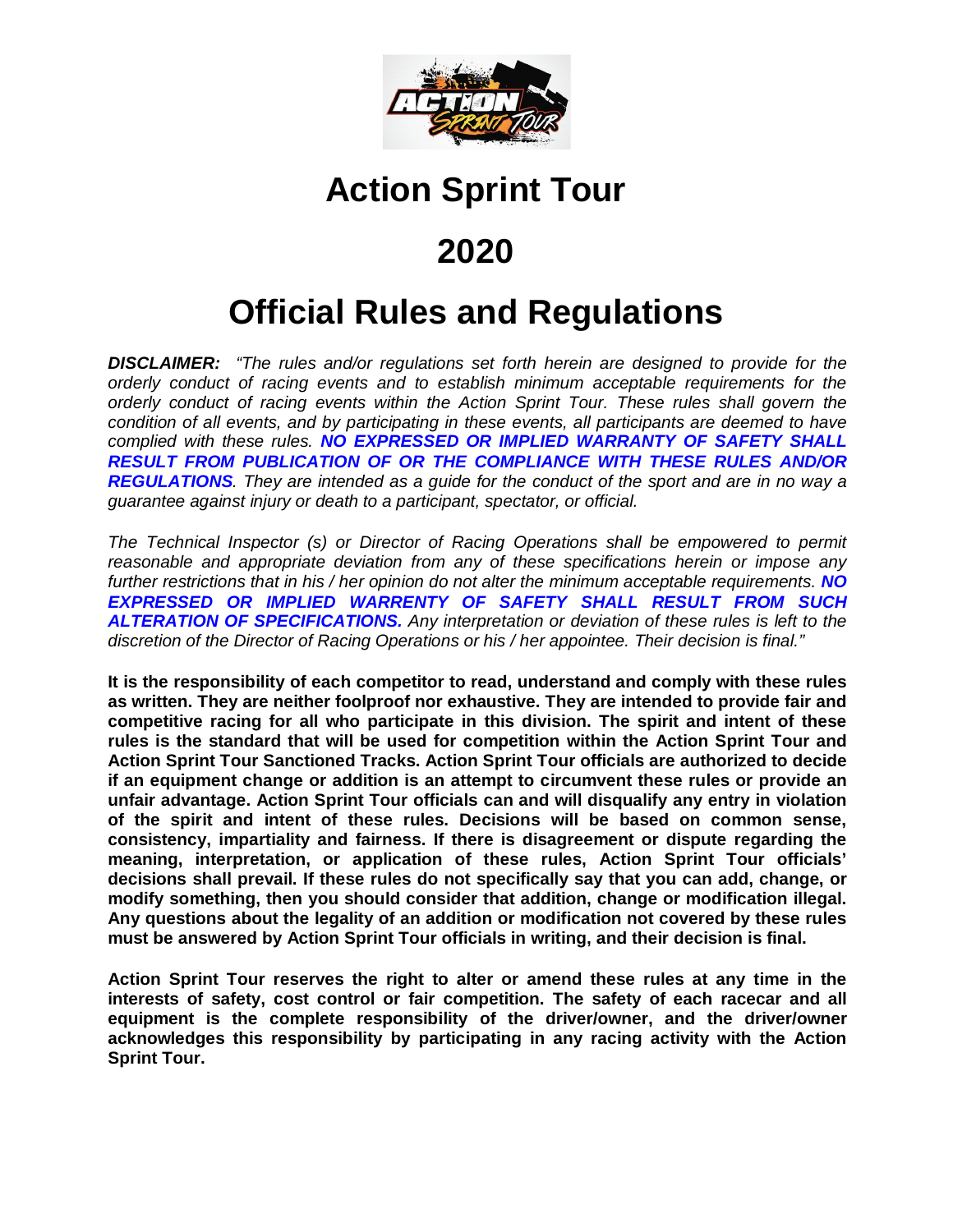# **1.0 - General Rules:**

- 1.1 Drivers must be 14 years of age. Under 18 years of age, an insurance document *(parental consent form)* must be signed by both parents and/or legal guardians and filed with the Action Sprint Tour.
- 1.2 Drivers will be paid only after all technical inspections are completed.
- 1.3 Drivers are considered as an independent contractor and as such are responsible for all charges and taxes (*as* applicable) on any funds received from the Action Sprint Tour.
- 1.4 Drivers or their crews will not consume alcoholic beverages at any time prior to or during an event. Use, sale, or distribution of illegal drugs at any time shall be cause for immediate and indefinite suspension. Participation by a team member in either activity will result in disqualification with all points and earnings toward the year end point fund being forfeited.
- 1.5 Rough driving resulting in injury to a competitor or disabling their equipment, or verbal and/or physical abuse is inappropriate behavior will not be tolerated. No further warning will be given.
	- 1.5.1 If a driver or team member is deemed to have committed inappropriate behavior, the team may be disqualified.
	- 1.5.2 If disqualification is imposed for the incident, monies won along with any and all points will be rescinded for the night and a one week suspension will be imposed for the first offence.
	- 1.5.3 A subsequent offence will result in suspension for the remainder of the year and all points earned will be stripped.
	- 1.5.4 Incidental contact (causing a competitor to "spin out") may result in penalty being imposed ranging from two positions on the track (imposed by the Race Director) to disqualification from the event and being scored last at the discretion of the Race Director (if the severity warrants) if no caution results from the incident.
	- 1.5.5 If a caution occurs from the incident and the Race Director deems the contact purposeful, they have the discretion of placing the offending car to the tail and / or giving the victim their running position back. Position penalties will be addressed at the next caution / red flag period or the end of the race whichever comes first.
	- 1.5.6 Disqualification from the event will be imposed for inappropriate behavior and will carry the suspension penalty.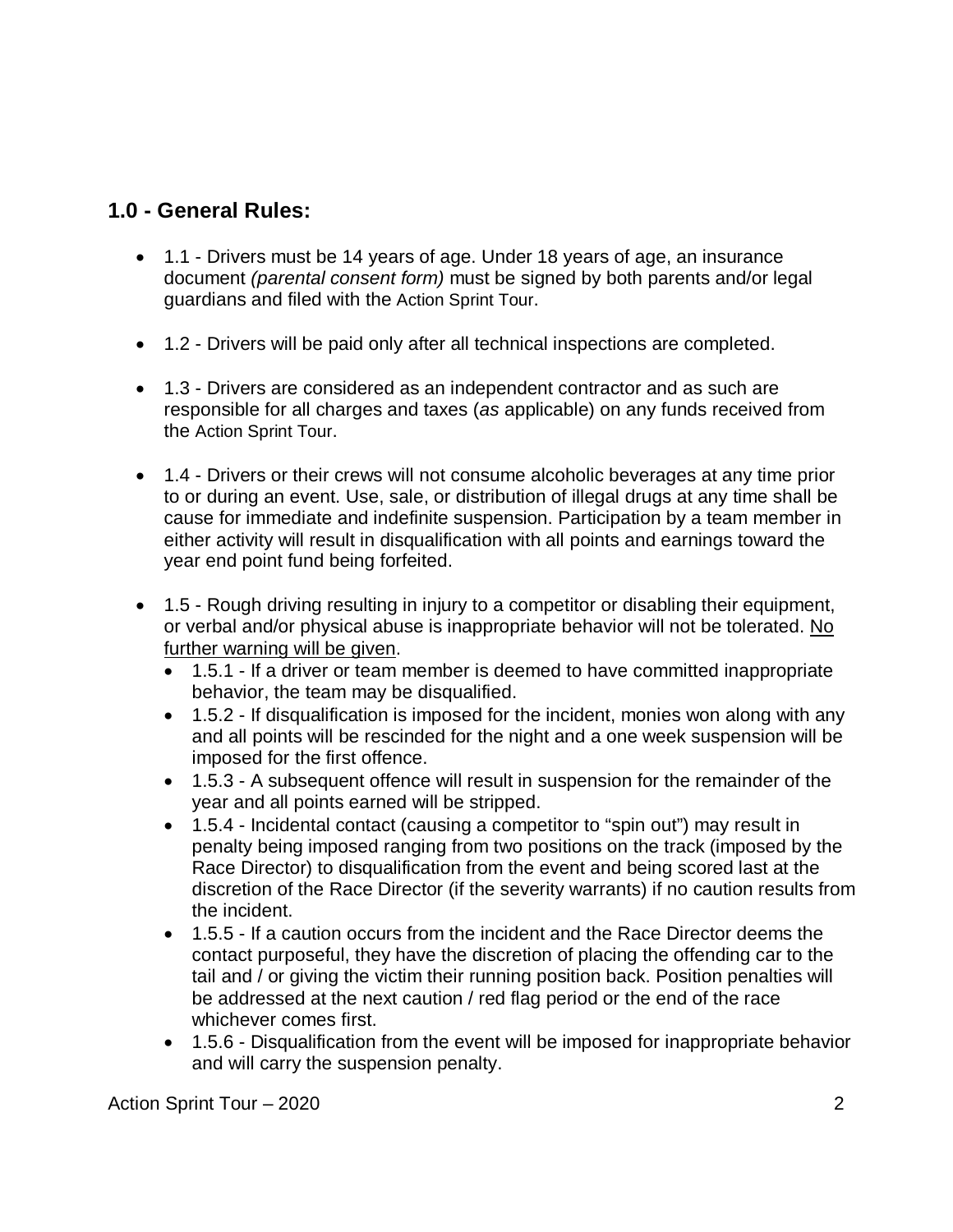- 1.5.7 Any driver stopping on the race track to protest will be disqualified for the remainder of the evening, scored last in that event, "AND FORFEIT ALL MONIES and POINTS EARNED FOR THE EVENING".
- 1.6 The driver is the sole spokesperson for the race team and is responsible for their actions. Any drivers or crewmembers fighting will result in disqualification for that team and all points and monies for that evening will be forfeited. Striking an official will result in disqualification for the evening, forfeiture of all points and monies for that evening, and up to a one year suspension.
- 1.7 Other penalties may be levied dependent on the severity of the situation.
- 1.8 The driver or a representative must attend the evening drivers meeting or start scratch for their heat race. Roll call may be used at any time.
- 1.9 You must let track official know if you are driving a different car than your regular one on any given race night in order to award points correctly.
- 1.10 Helmets *ARE RECOMMENDED TO BE WORN* anytime the racecar is in motion.

# **2.0 - Alternates:**

 2.1 – No Alternates will be used at Action Sprint Tour events to complete a full field. If one or more qualified cars cannot start the feature event, no non-qualified cars will be used to fill those spots.

# **3.0 Driver Changes:**

- 3.1 Car and driver qualify as a team. Each driver may qualify only one car. Drivers will be permitted to change cars after taking the green flag of his/her qualifying heat race provided:
- $\bullet$  3.1.1 The car is scratched if already qualified through a heat race;
- $\bullet$  3.1.2 A qualifying event ("B" Main) remains on the program;
- 3.1.3 They start scratch in the qualifying event.
- 3.1.4 If no "B" Main is required and a position remains open in the "A" Main (24 Cars Maximum) they may start scratch in the "A" Main.

# **4.0 Qualifying Procedures:**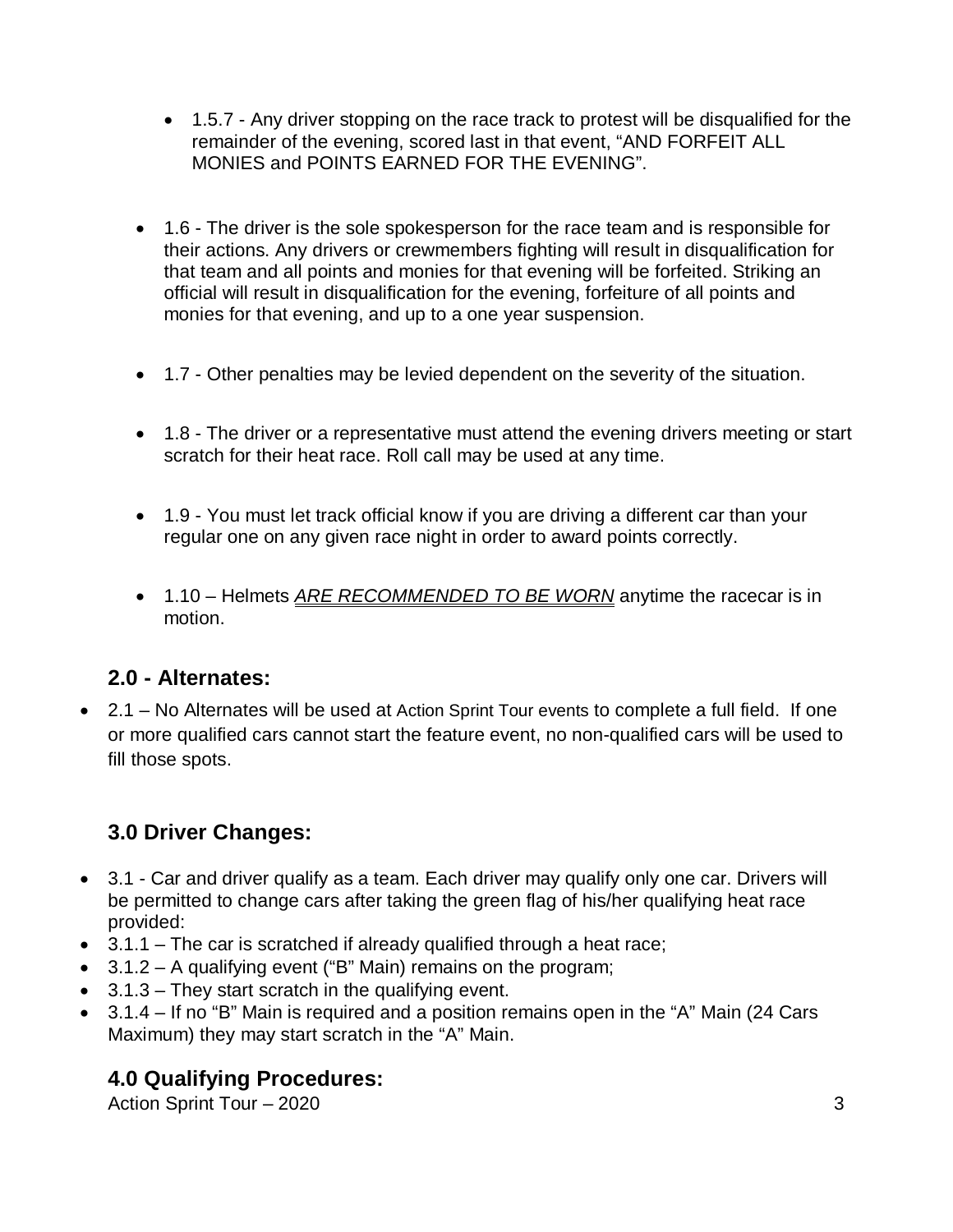4.1 – No Time Trials for Regular Events will be run. ALL drivers are to report to the registrar immediately upon arrival at the speedway to draw their pill for positioning in the qualifying events. Line-ups will be posted 15 minutes prior to Hot Laps. Anyone not drawing before line-ups are posted will be placed at the back of the heat races.

# **5.0 - Racing:**

 5.1 - You are allowed only one push off per race. If you require a second push off, you will go to the tail. After drivers have been called to line up for a race, all drivers must be ready for push off *with their group* or will start at the tail of their race. *If not ready for push off when the last car running in their group enters the race track, they will not be allowed to start*. If belts come loose, driver must stop by an official to buckle up and will not be penalized. Rows will move straight up to fill voids in the scheduled line up caused by cars scratching or failing to show.

#### **5.1.1 - Yellow flag:**

- $\circ$  5.1.1.1 All cars that stop on the racetrack or spin bringing out a yellow will go to the tail.
- o 5.1.1.2 During yellow, no working on the car is allowed on the track or the car will be disqualified for that event.
- o 5.1.1.3 Cars upon stopping on the race track twice (2) during heat races or twice (2) during the "B" or "A" Main causing and/or being involved in an incident where a yellow or red flag needs to be displayed will be disqualified from that race at that time.
- o 5.1.1.4 First lap restarts; inside or outside row will move straight up to fill a void for a missing car.
- o 5.1.1.5 Any car that does a 360 spin and does not bring out a yellow flag will continue to race where it falls in line. If the yellow does come out, the car will be placed at the tail of the field and be charged with a yellow. The track flag person will determine if a yellow flag is needed and will have final say to what any yellow flag was displayed for.
- o 5.1.1.6 A yellow flag will be displayed for any debris deemed to be in the racing groove and a danger to the competitors. Any car that can be identified as causing a yellow flag for depositing the debris will be charged with the yellow and placed at the tail of the field.
- o 5.1.1.7 The track flag person in conjunction with the Race Director will determine if a yellow flag is needed and will have final say to what any yellow flag was displayed for. If the one-way radio communication is provided by approved track personnel other than the On Race Director, they should not initiate the call for yellow (or red) until directed.
- o 5.1.1.8 During all yellow flag situations, cars must get single file and pack the top of the track if conditions allow so.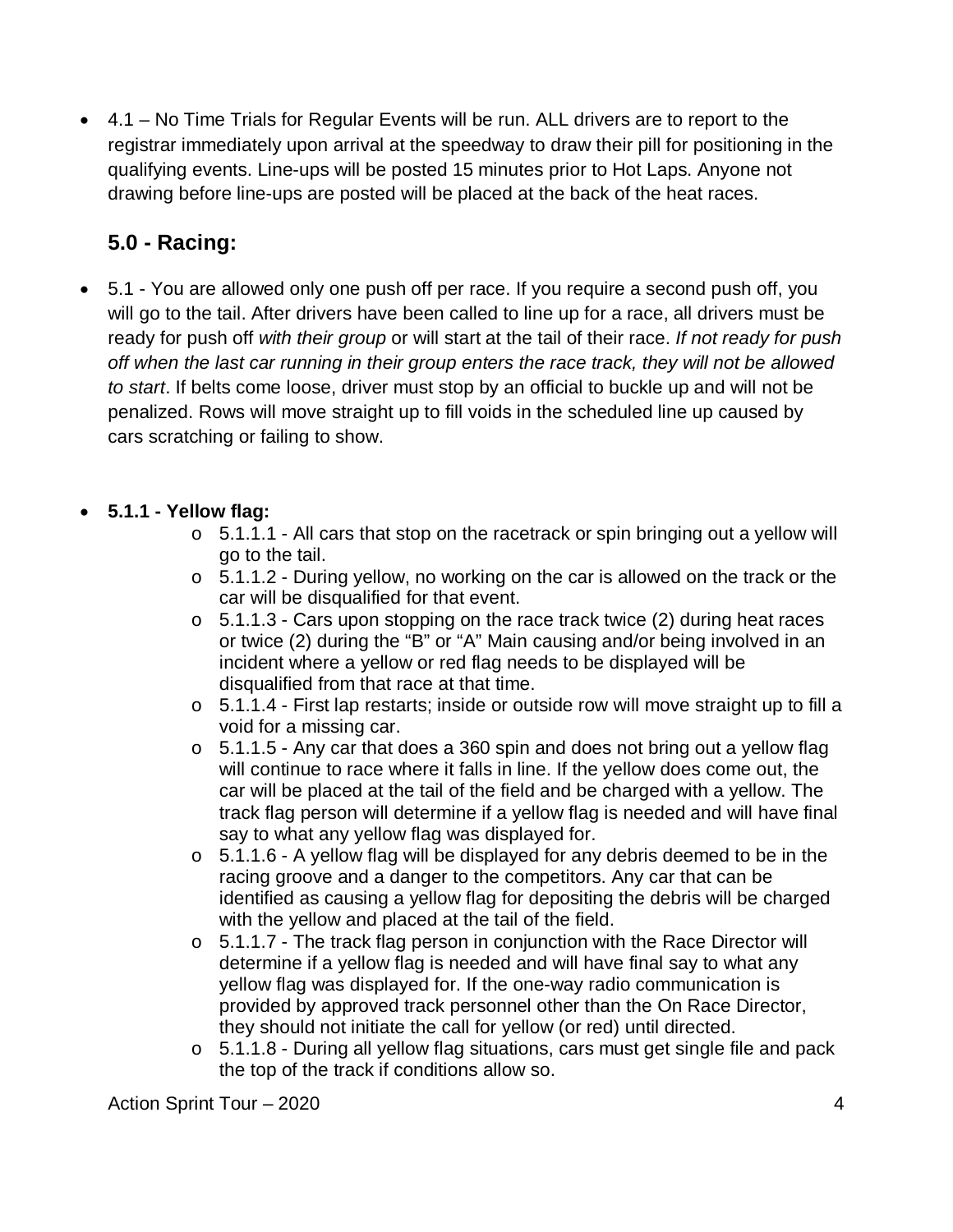#### o **5.1.2 - Red flag:**

#### *Do not pass the crash site. Pull to the topside of the track and stop immediately.*

- 5.1.2.1 "CLOSED" red flags only. On a closed red, crewmembers will not be allowed on racing surface unless directed to do so by the Race Director. No work is allowed at any time on the racing surface by any team.
- 5.1.2.2 During "B" & "A" Main action, Any car wishing to make repairs may advance to the PIT prior to the yellow flag being displayed provided they DO NOT have to go through the accident scene and then only after they are given permission to do so by the Race Director and only at his discretion.
- 5.1.2.3 The work area 2 minute timer will begin once the track goes back to yellow flag condition.
- 5.1.2.4 Violation of red flag procedures will result in disqualification for the evening and FORFEITURE OF ANY POINTS and MONIES EARNED. No red flag will be displayed for a fuel stop.
- **5.1.3 - Black flag:**
- If the Black Flag is waved for you it means you are disqualified from that race and must return to the pit immediately *(or infield clear of the racing surface)*. Scoring will stop for you. Failure to leave the track will result in disqualification from all remaining races for the evening and *all points and monies* for that evening will be forfeited.
- **5.1.4 - Starts**:
- 4.1.4.1 Starts will be at the white line in turn four for all cars. Pole sitter sets a moderate steady pace. Race starts when the front row reaches the white line. ALL cars must be in a tight nose to tail formation in their original starting lineup position.
- $\bullet$  5.1.4.2 Once the green flag is displayed racing begins immediately.
- 5.1.4.3 A *yellow flag will be displayed for either car on the front row passing before the start of the race. (Passing is defined as being clear of the car beside you). The car that causes the yellow will be charged with the yellow and will be moved back one row in their line for the double file restart*.
- $\bullet$  5.1.4.4 All other cars in rows two and beyond will be charged with a jump start if they are out of line, leave an excessive amount of room between themselves and the car directly ahead of them, or pass before the white line as they start the race. No yellow flag will be displayed for these violations and two positions per car passed penalty will be assessed at the first caution (or red flag period) or if neither instance occurs the penalty will be assessed at the conclusion of the race.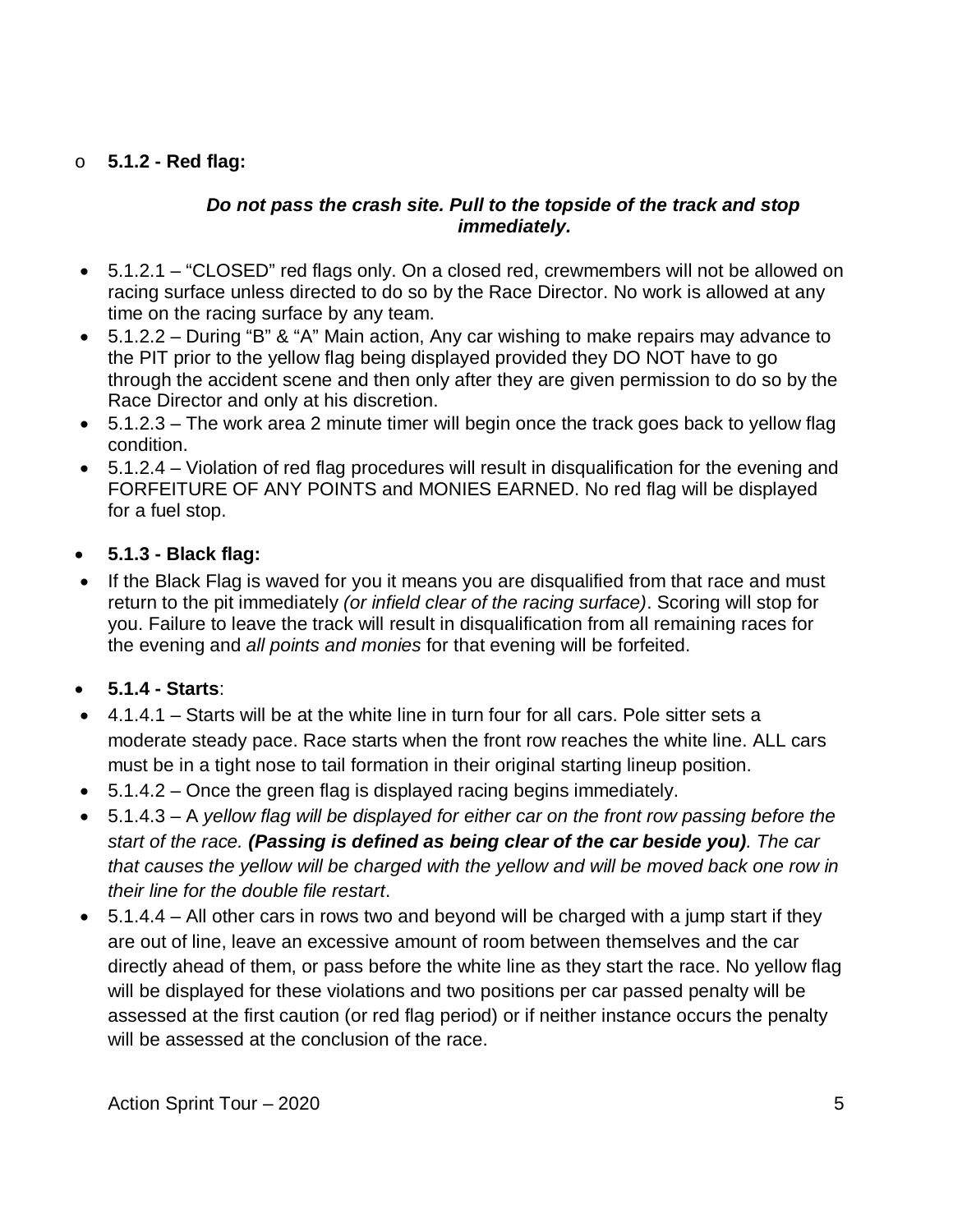### *"NO WARNING WILL BE GIVEN FOR FALSE STARTS"*

- **5.1.5 - Lining up for Restarts:**
- Form a single line, nose to tail. Officials will correct the line-up when received from the scorers. Lapped cars must hold their positions in all races.

#### **5.1.6 - Restarts:**

- 5.1.6.1 ALL restarting line-ups will be single file after one complete lap with lapped cars being placed in their running order in the line-up.
- $\bullet$  5.1.6.2 ALL restarts will be at the cone.
- 5.1.6.3 Cars must pass between cone and outside barrier of track. Leader of race has option to start acceleration in the designated restart area.
- 5.1.6.4 No passing before the cone, driving below or hitting the cone. Any car in violation will be charged with two positions per car passed, or two positions for hitting or driving under cone.
- 5.1.6.5 *– These penalties will be assessed at the next yellow or red or at the end of the race if further slowdown does not occur*.
- 5.1.6.6 If yellow must come out for the cone, the car that hit the cone will be charged with a yellow and must start at the tail.
- **5.1.7 - Work Area:**
- 5.1.7.1 Designated work area will be announced when determined to be necessary. You may change a tire or complete other work under yellow flag only in designated work area if declared.
- 5.1.7.2 A two-minute allowance will be given to lead lap cars only, *while under a Yellow Flag* once the car reaches the designated work area during "A" Main only. The two minutes will begin when the Pit Steward indicates that the car has reached their work area and will be kept by the On Track Race Director.
- 5.1.7.3 When the one lap signal (white flag) is displayed, the car will not be allowed to return to track. Any car performing work including changing or removing a tire for any reason will start at the tail.
- 5.1.7.4 Any work completed outside of the declared designated work area will result in disqualification from that event and the car will be scored last.
- 5.1.7.5 When a work area is used, cars may fire from the work area *using a track push truck only* and re-enter the race track.
- 5.1.7.6 Cars that pull into the infield and stop will forfeit their work area time and will not be permitted to continue.

# **5.1.8 – Entering and Exiting the Pits**

- 5.1.8.1 Cars going to the pit area may re-enter during any racing event during a caution period. Only during "A" and "B" Mains will the 2 minute clock be used.
- Action Sprint Tour 2020 6 5.1.8.2 *- The cars must stop and report to the official at the top (outside) of turn three and be pushed off from the designated location.* Only track vehicles can push a car onto the race track. If team pushes using their own vehicle it is a disqualification.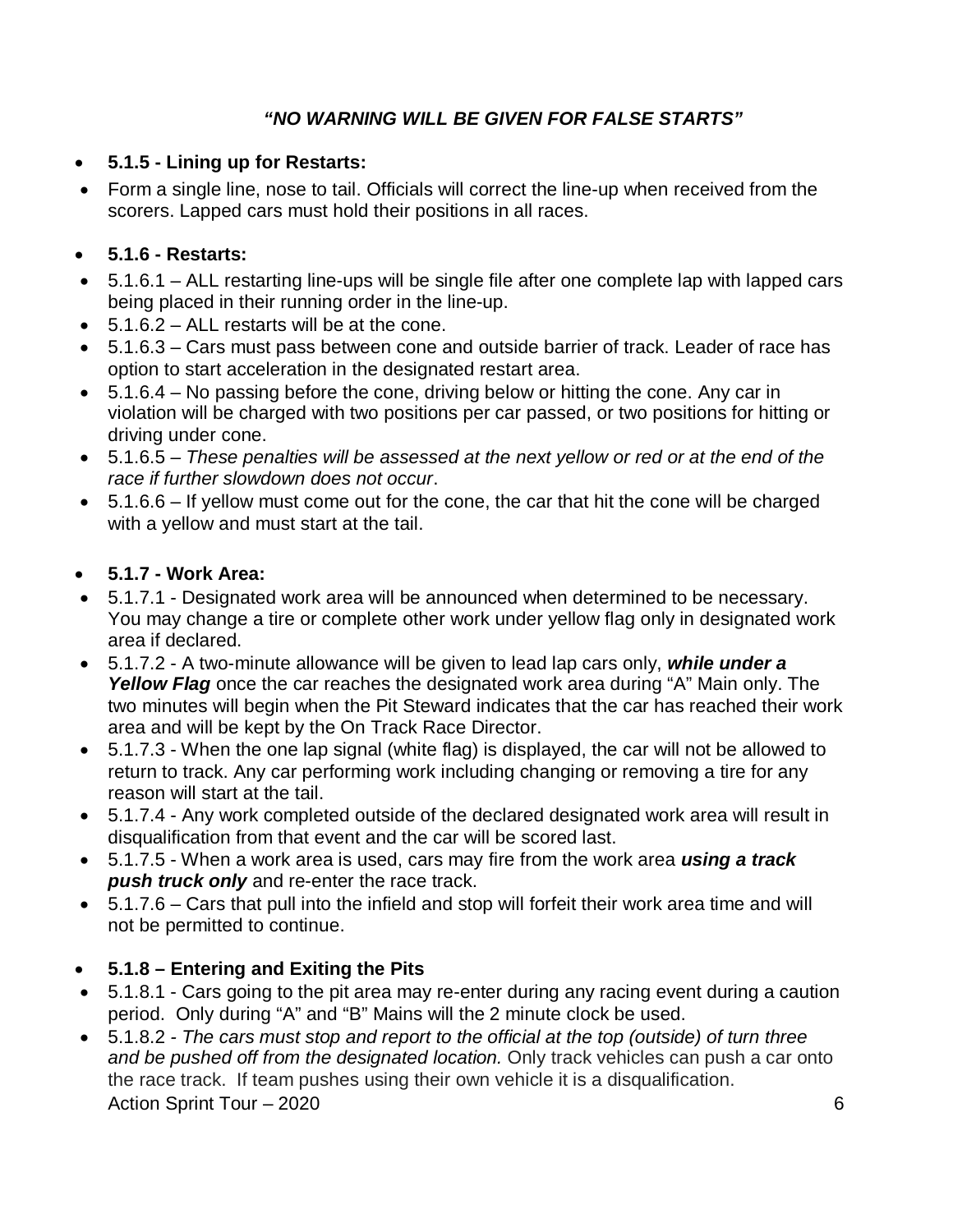5.1.8.3 *- Cars failing to be pushed off from the staging area will be disqualified from further participation in that event.* 

#### **5.1.9 – Race Completion**

 A race is not considered complete until the checkered flag appears. If a yellow or red flag must be thrown after the checkered flag appears, the race is officially over and the posted pay-off will be made in the same manner as a yellow or red flag realignment*.* Any cars causing the yellow or red flag to be displayed will be put to the rear of the line- up of official finish as would appear for a restart.

#### **5.1.10 – Official Distance**

- 5.1.10.1 One lap over halfway through the "A" Main shall constitute a complete race in the event that a stoppage is required.
- $\bullet$  5.1.10.2 If the race is stopped and ruled complete, the finishing positions will be paid in the same manner as yellow or red flag realignment. Any cars causing the stoppage will be put to the rear of the line-up of official finish as appears for a restart.
- $\bullet$  5.1.10.3 In the event of weather causing the stoppage, the payoff will be made according to the last scored lap by the leader previous to the red flag.

# **6.0 Scoring:**

- 6.1 Timing and Scoring will be electronic via transponders (A.M.B. model TranX260) or Flex Transponders with human backup
- 6.1.1 *-* Transponders are required and are available for purchase (AMB models or Flex) or rent (\$20 per night) at the draw table when you register for competition for the evening.
- 6.1.2 Rental units must be returned before pay will be released.
- 6.1.3 Drivers who have their own unit must leave the unit code with the registrar for scoring purposes.
- 6.1.4 Transponders must be mounted behind the frame diagonal located behind the front torque tubes and ahead of the front axle as indicated in the drawing below.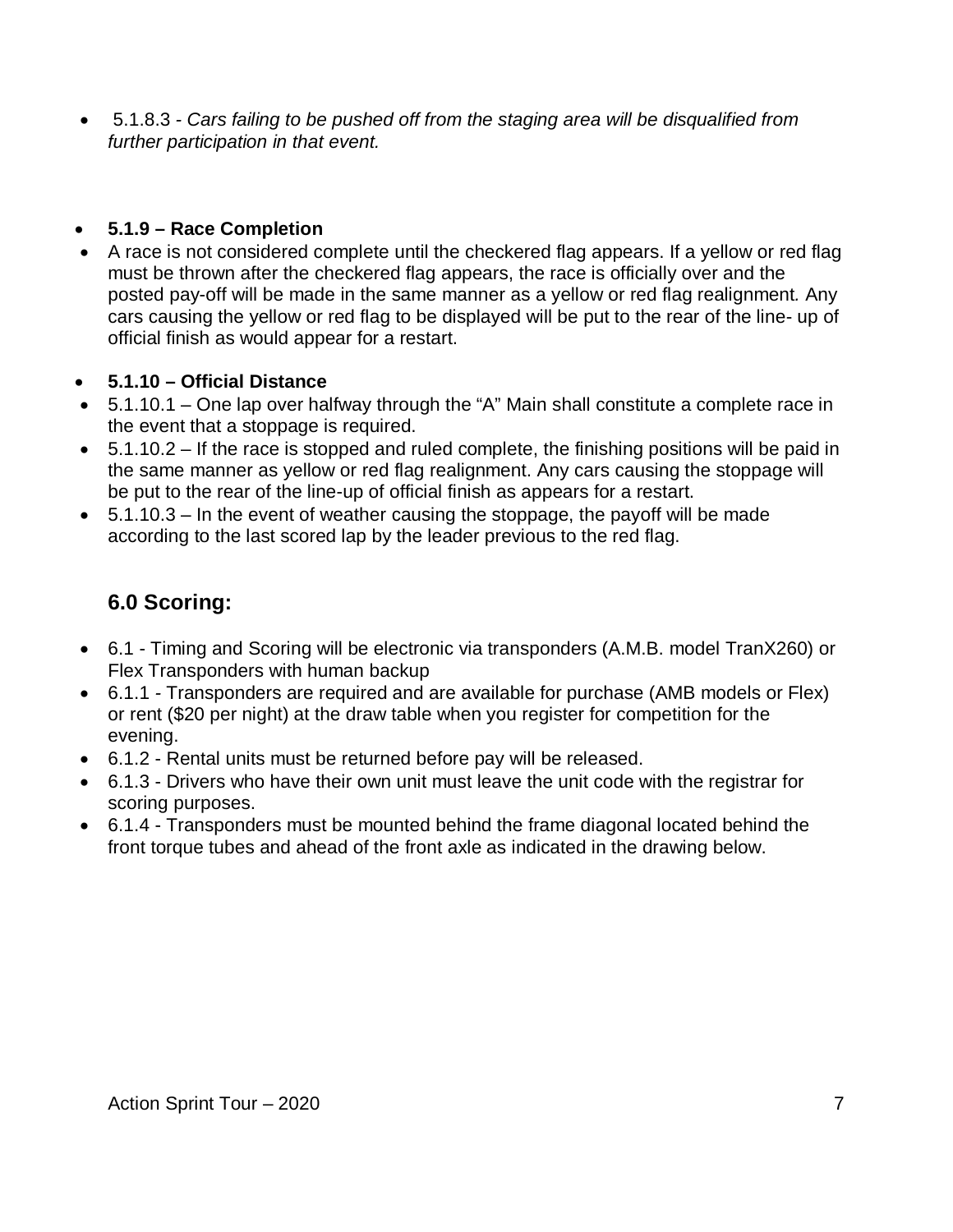

- 6.1.5 The transponder must be located as close to the bottom frame rail as possible.
- 6.1.6 Cars with Transponders found in locations other than that indicated above during post-race inspection will be penalized two (2) positions.
- 6.1.7 Lap scoring will occur on the lead car. If the yellow or red flags appear, scoring will freeze and all cars that have crossed the start / finish line at that time will be lined up in that order for the restart. All other cars that have yet to cross the start / finish line will be lined up according to their order on the previously completed lap.

# **7.0 Points:**

 7.1 –The championship Point System is designed to reward loyalty and consistency to the drivers who support the Action Sprint Tour on a regular basis. Anyone wishing to collect Championship Points must be a member, with a valid Action Sprint Tour Membership, in good standing of the Action Sprint Tour

# **8.0 Registration:**

 8.1 - All drivers must complete a Registration form before being allowed to compete (*whether they intend to become a member or not*). An Action Sprint Tour Membership (\$75 up until practice night, \$100.00 after this date.) is required to accumulate points toward the season championship. Points accumulated will be awarded to the driver.

# **9.0 Year End Points Fund Distribution:**

- 9.1 Will be awarded to the top ten drivers who have participated in 80% of all scheduled point events during the race season.
- 9.2 To collect year end points fund and bonuses, driver must be present at year end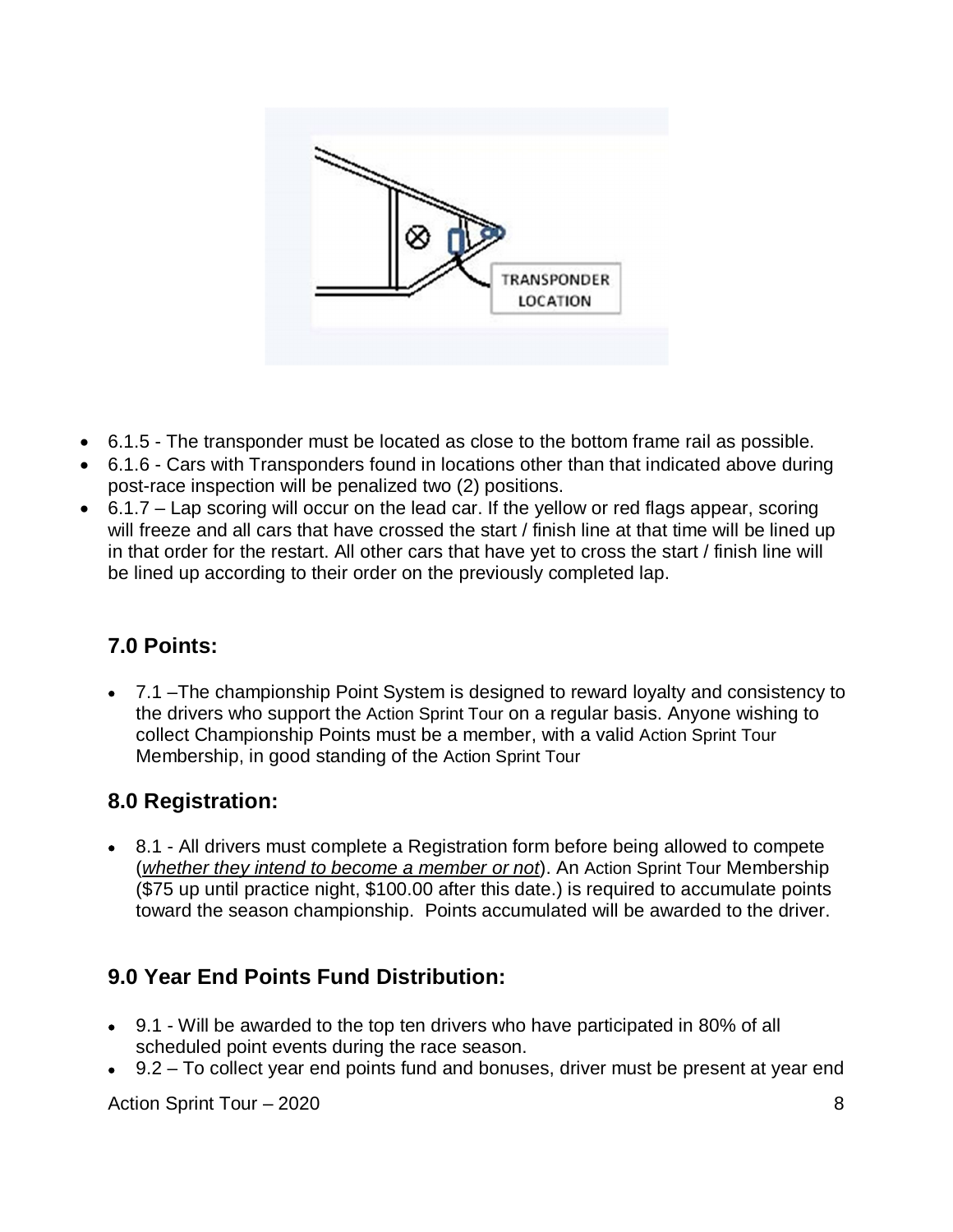#### banquet

# **10.0 CHAMPIONSHIP POINTS:**

- 10.1 Championship points will be awarded to member drivers per the following scale.
	- o 10.1.1 Championship points will be awarded to Action Sprint Tour MEMBERS ONLY.
	- o 10.1.2 15 Points will be awarded to any member driver who is scheduled for any race and fails to start.
	- o .

#### **A Main**

| $-85$    | $5 - 74$ | $9 - 66$  | $13 - 58$ | $17 - 50$ | $21 - 42$ |
|----------|----------|-----------|-----------|-----------|-----------|
| $2 - 81$ | $6 - 72$ | $10 - 64$ | $14 - 56$ | $18 - 48$ | $22 - 40$ |
| $3 - 78$ | $7 - 70$ | $11 - 62$ | $15 - 54$ | $19 - 46$ | $23 - 38$ |
| $4 - 76$ | $8 - 68$ | $12 - 60$ | $6 - 52$  | $20 - 44$ | 24 - 36   |

#### **B Main**

| $7 - 30$  | $11 - 26$ | $15 - 22$ | $19 - 18$ |  |
|-----------|-----------|-----------|-----------|--|
| $8 - 29$  | $12 - 25$ | $16 - 21$ | $20 - 17$ |  |
| $9 - 28$  | $13 - 24$ | $17 - 20$ | $21 - 16$ |  |
| $10 - 27$ | $14 - 23$ | $18 - 19$ | $22 - 15$ |  |

# **11.0 Final Point Tabulation**

• 11.1 - Following the conclusion of the evening's racing program on Friday, September 7<sup>th</sup>, the 2020 Point Champion will be awarded to the driver who has accumulated the most points over the season.

# **12.0 Cars not taking the initial heat race green flag:**

 12.1 - If a car did not take the initial green flag in a heat race, it will start last in a "B" Main. Cars will not be allowed to join the field if they miss the initial green.

# **13.0 Race Length:**

- 13.1 All Heats will be 8 laps.
- "B" Main will be 12 laps unless otherwise posted.
- "A" Main will be 20 laps unless otherwise posted.

# **14.0 Starting Field:**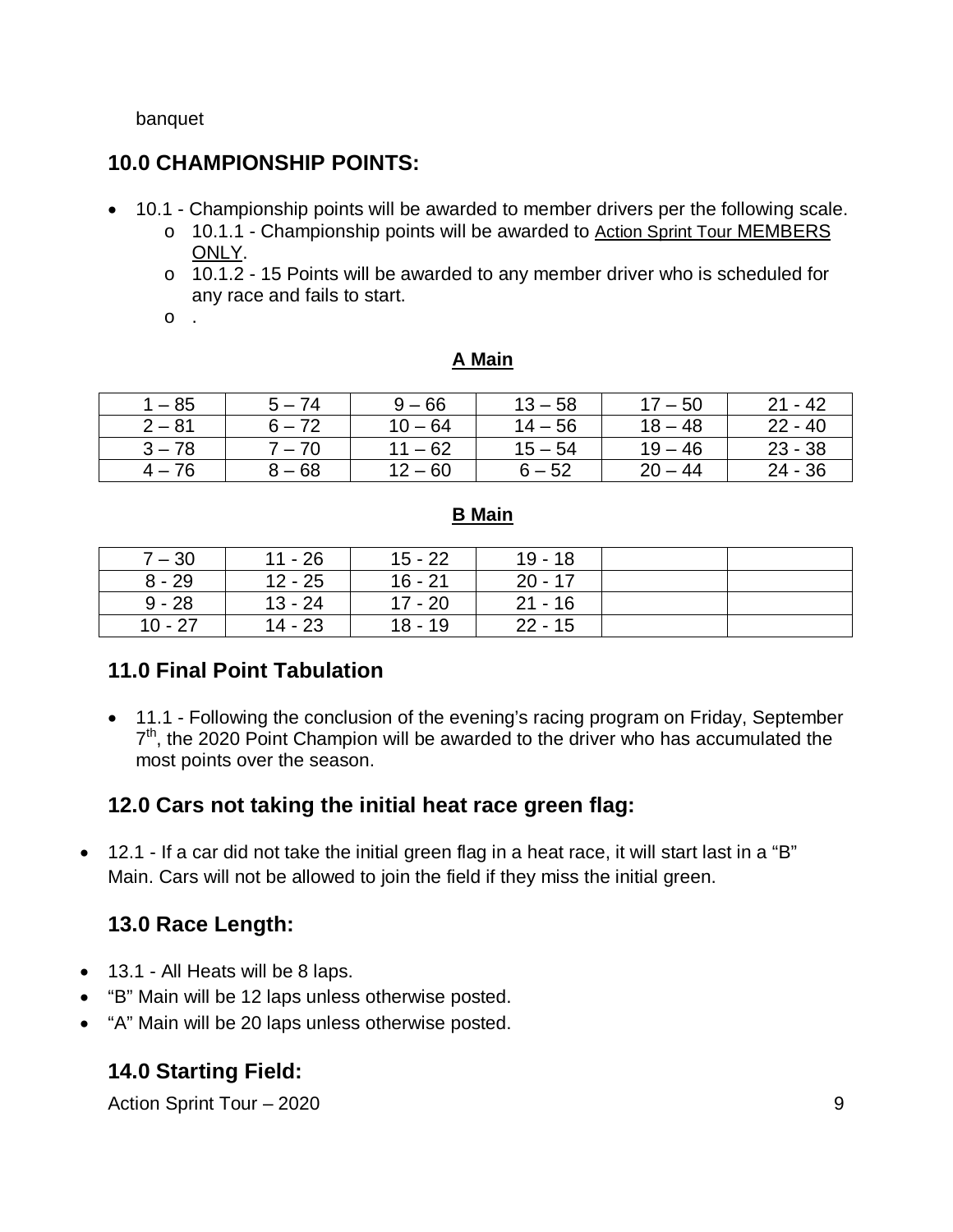14.1 - All "A" Main events will start 24 cars. Unless otherwise posted.

# **15.0 Rookies**

15.3 – The Action Sprint Tour reserves the right to move any car from their drawn/earned position and place them at the rear of the field if they feel the driver or car presents a danger to the other competitors if they were to start in their drawn/earned position.

Drivers with no large car/large track experience Must start Tail in their qualifying heats and will retain starting positions at the discretion of the Race Director.

# **16.0 Scales:**

 16.1 - Any and all cars may be requested to report to the scales at any time. Failure to report when instructed will result in disqualification and being scored last in that event.

# **17.0 Redraw and B-Main and Feature Line Up Procedures**

- 17.1 At the completion of the nightly heat races passing points will be calculated based on your starting position when the white flag is displayed.
- 17.2 The top 8 finishers from each heat will become eligible for the A-Main redraw to take place at the scales following the final heat race.
- $\bullet$  17.4 The driver with the top passing total will draw first followed by the driver with the 2nd passing point total and so on until all 8 drivers have redrawn.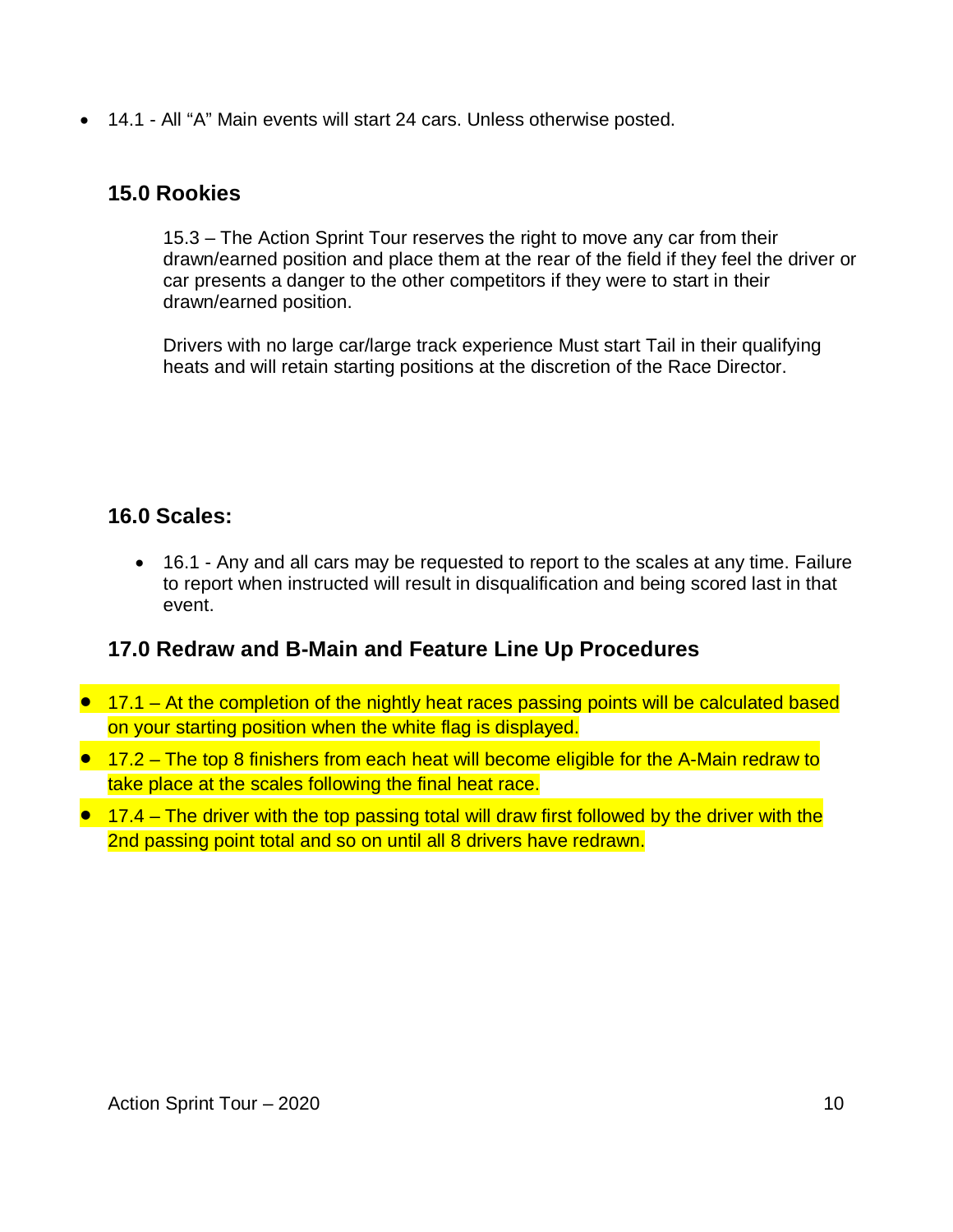# **2020 Sprint Tour Race Procedures**

- Heat race line-ups to be determined by pill draw.
- As each number is drawn for a car, that number will be posted. This procedure will be repeated until a number has been drawn for each car that wishes to compete.
- The lowest number drawn will be placed on the pole of the first heat, the next lowest number on the pole of the second heat, etc. Once the pole positions are filled in each heat, the next lowest number goes to the outside of the front row of the first heat, etc.
- If there are an uneven number of cars to equally distribute between heats, the last cars will be placed at the back of the lowest numbered heats.
- Cars must hot lap in heat race groups. **(No Exceptions)**
- Any cars not represented by a pill draw shall be placed at the rear of the heat race with the lowest number of cars.

FORMAT FOR 30 CARS or LESS:

- Three (3) eight (8) lap heat races. Top six (6) finishers in each heat will advance to the "A" Main. Top 8 in passing points will redraw for positions 1 thru 8.
- Positions 9 through 18 will line up straight up based on finishing positions in the qualifying heats.
- If there are over 24 cars a "B" Main will be required. They will line up straight up based on passing points earned in the qualifying heats. The top six (6) finishers will transfer to the "A" Main. They will occupy positions 19 to 24 and line straight-up as per their finishing order from the "B".
- If less than 24 cars are present or remain in competition a "B" Main will not be required and the field will be completed after position 18 based on passing points earned in the qualifying heats

# FORMAT FOR 31 to 40 CARS:

 Four (4) eight (8) lap heat races. Top five (5) finishers in each heat will advance to the "A" Main. Top 8 in passing points will redraw for positions 1 thru 8.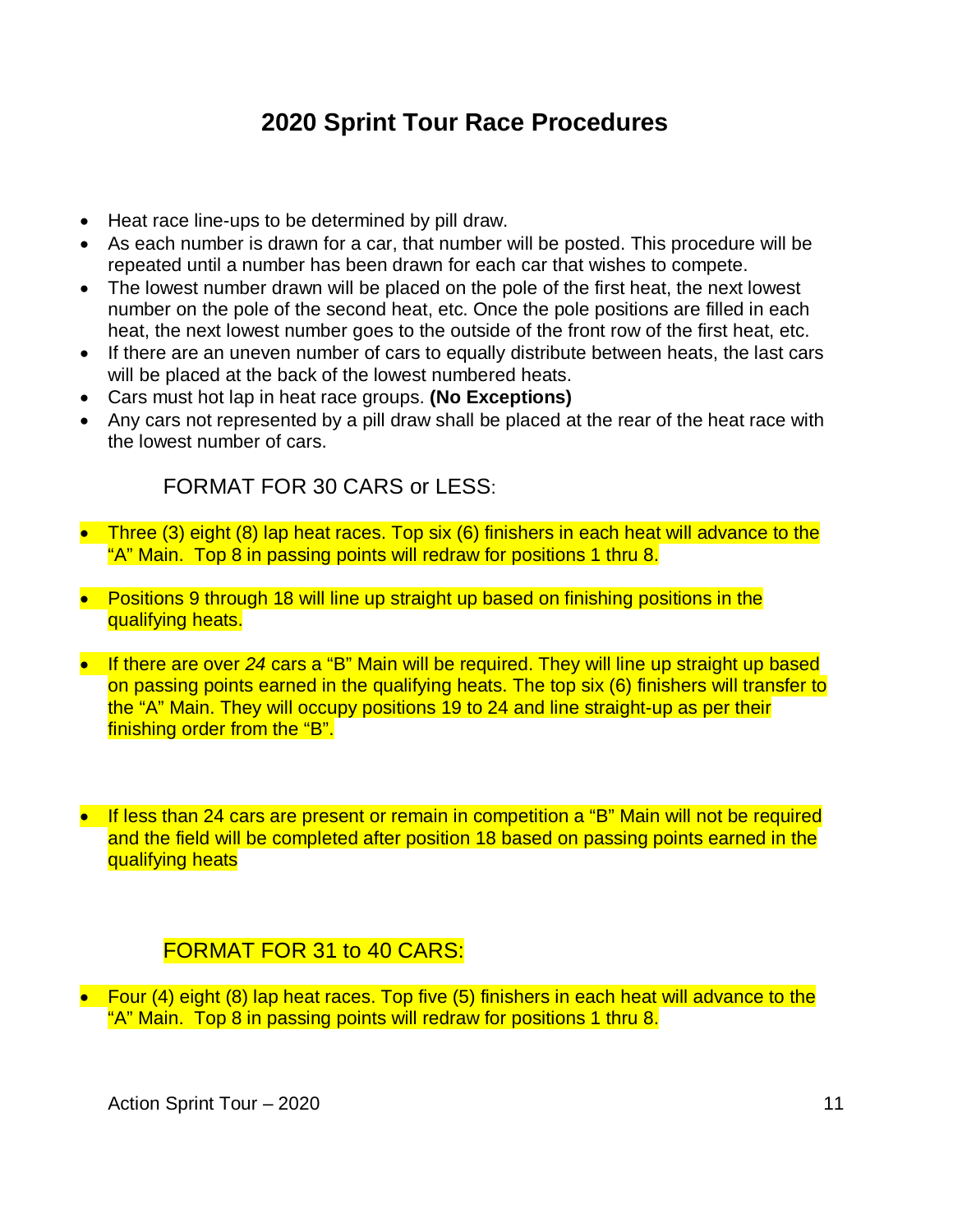- Positions 9 through 20 will line up straight up based on based on passing points earned in the qualifying heats .
- If a "B" Main is required. They will line up straight up based on based on passing points earned in the qualifying heats.
- The top four (4) finishers will transfer to the "A" Main. They will occupy positions. 21 to 24 and line up straight-up as per their finishing order from the "B".

# FORMAT FOR 41 to 60 CARS:

- Five (5) eight (8) lap heat races. Top five (4) finishers in each heat will advance to the "A" Main. Top 8 in passing points will redraw for positions 1 thru 8.
- Positions 9 through 20 will line up straight up based on based on passing points earned in the qualifying heats .
- If a "B" Main is required. They will line up straight up based on based on passing points earned in the qualifying heats.
- The top four (4) finishers will transfer to the "A" Main. They will occupy positions. 21 to 24 and line up straight-up as per their finishing order from the "B".
- If a "C" Main is required. They will line up straight up based on based on passing points earned in the qualifying heats.
- The top four (4) finishers will transfer to the "B" Main. They will occupy positions. 21 to 24 and line up straight-up as per their finishing order from the "C".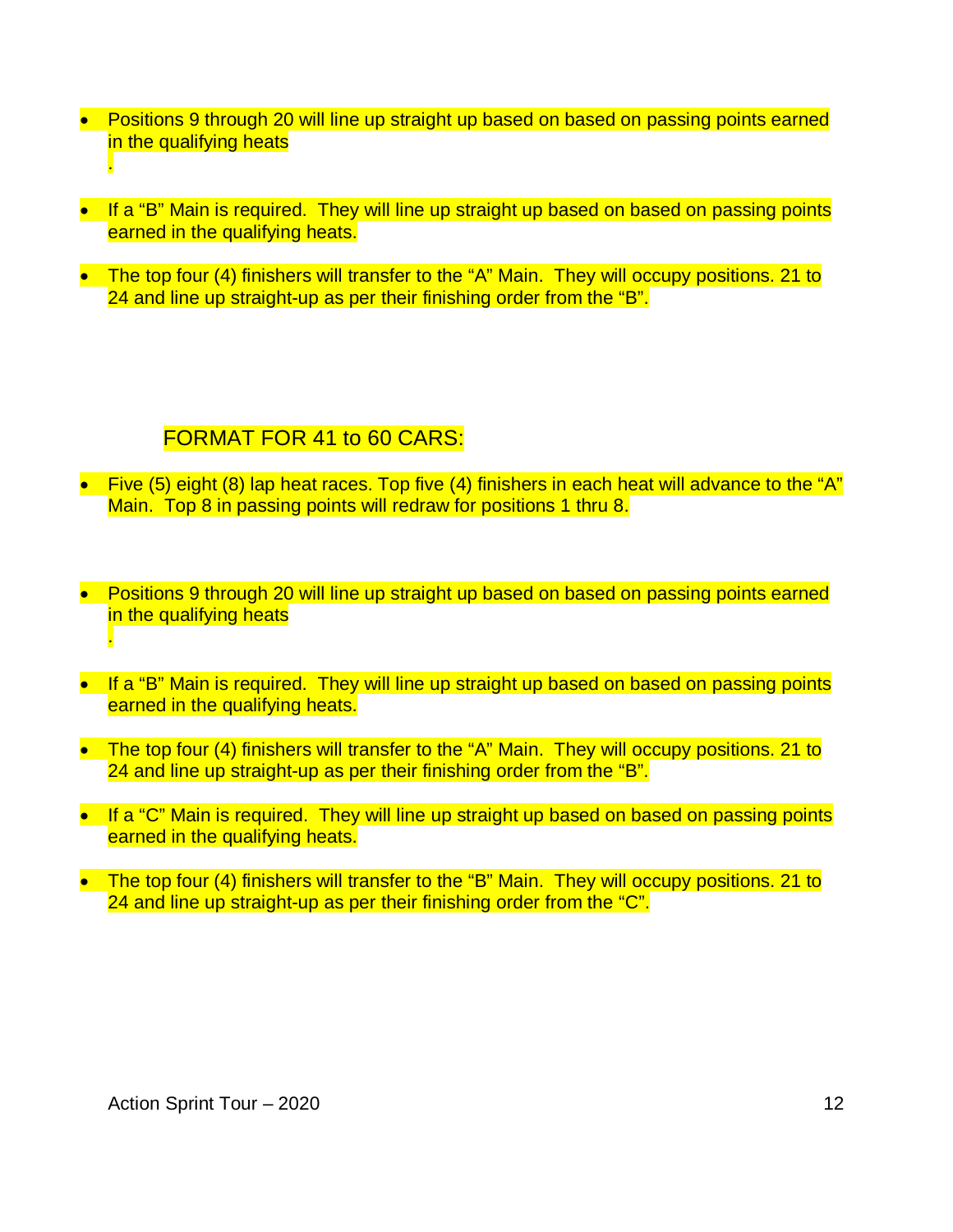# **2020 602 Crate Sprint Car**

# **Official Car Specifications**

### **1.0 – GM Circle Track Crate Engine** *Part # 88958602/#19258602*

- $\bullet$  1.1 Must remain stock.
- 1.2 Leitch Performance Engines, Klotz Engine Machine Shop, DSE, and Lafrance Performance will be the only authorized engine conversion facilities.
- 1.3 All 602 Crate Engine conversions must be completed by Leitch Performance Engines, Klotz Engine Machine Shop, DSE, or Lafrance Performance and will be sealed upon completion with Ohsweken Speedway issued seals.
- 1.4 Any tampering with engines or engine seals will result in a (1) one year suspension, a monetary fine may also be included.
- 1.5 At the discretion of the track engines may be removed and subject to further inspection.
- $\bullet$  1.6 If at any time tech is refused on the engine the driver and car will be suspended for a minimum of 2 racing events.
- 1.7 Stock HEI Ignition. Welding of mechanical advance will be allowed.
- 1.8 Vacuum advance lockout devices such as Proform 67022C will be allowed. All other devices require prior approval from Technical Director.
- 1.9 The use of anti-spill valves on the carburetor vent tubes and valve cover vent tubes is Mandatory in the interest of preventing fires during a roll over.
- 1.10 Valve Spring Shims are NOT allowed

#### **2.0 – Oil Pan/Pump/Pick up**

- 2.1 Oil Pan Part # CP106LTRB (Champ Pans)-**Mandatory**
- 2.2 Oil Pump Part # M55 (Melling Oil Pump)-Suggested
- 2.3 Oil Pump Pick Up Part # 20-030 (Canton)-Suggested

#### **3.0 – Carburetor**

- 3.1 Holley Carburetor Part # 0-80535-**1 MUST REMAIN BOX STOCK-Mandatory**
- 3.2 Jets and power valves may be changed.
- 3.3 Carburetor must be mounted parallel to intake.
- 3.4 Track Officials reserve the right to exchange any competitor's carburetor at any time.
- 3.5 No air induction inserts or other devices to direct air to intake.

#### **4.0 – Air Filter**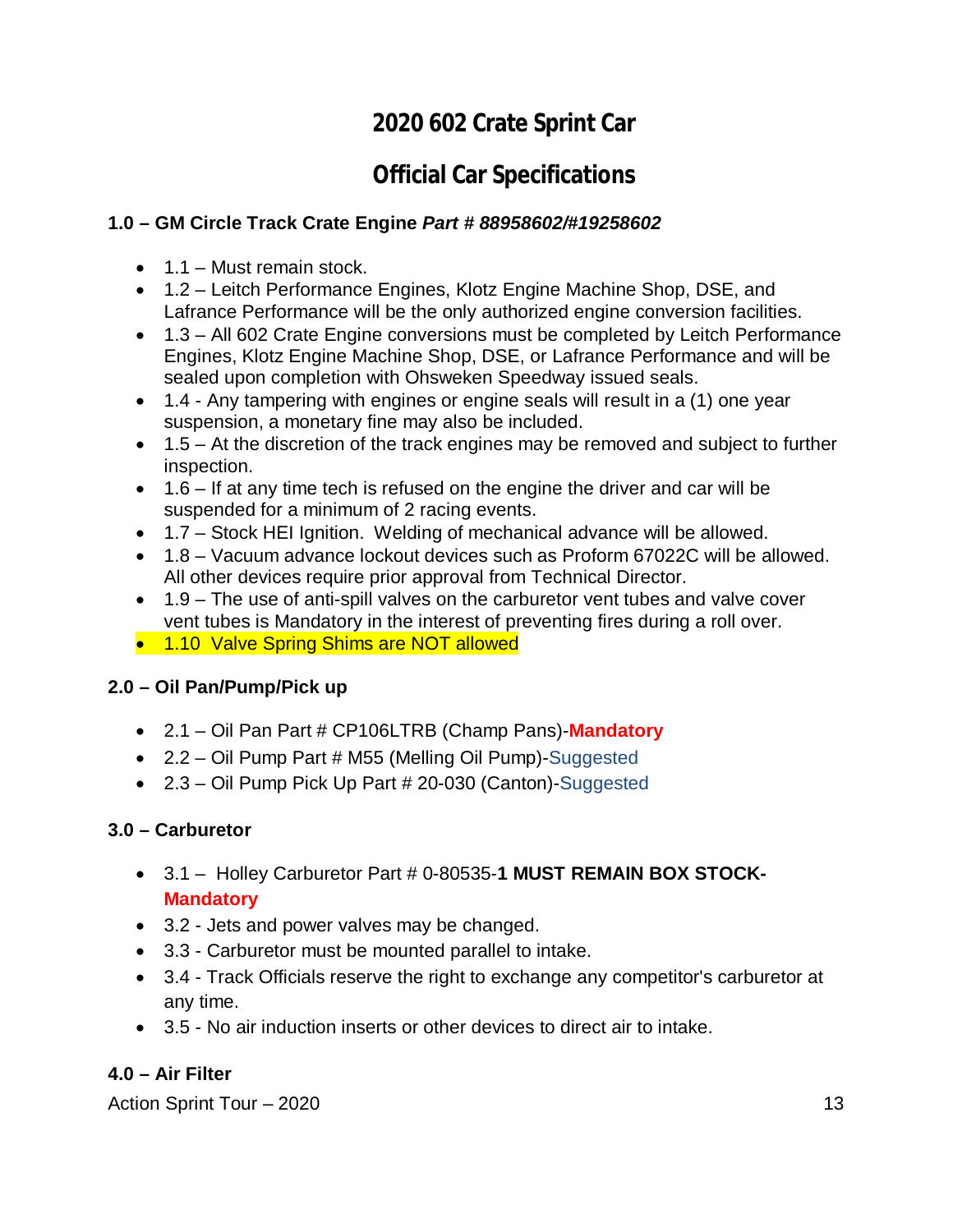- 4.1 ONE round type air filter element maintaining a minimum of 4 inches and a maximum of 14 inches in diameter will be permitted.
- 4.2 K& N style filters will be allowed.
- 4.3 No special air cleaner top or bottoms that direct air into the carburetor.
- 4.4 No plastic air cleaner's tops or bottoms. (metal only)
- 4.5 All air shall be filtered through the filter element.
- 4.6 No carburetor inserts to direct air into the carburetor.
- 4.7 No air boxes, hoses, or any device that directs air into the air cleaner.
- $\bullet$  4.8 No ram air.
- 4.9 The car must be equipped with an air filter.

#### **5.0 – Carburetor Spacer/Fuel Log**

- 5.1 –Spacer Part # 6006 (Mr. Gasket)-**Mandatory**
- 5.2 Fuel Log Part # 26156 (All Star) -Suggested

#### **6.0 – Fuel Pump/Adapter**

- 6.1 Fuel Pump Part # 9351 (Pro/Cam) -Suggested
- 6.2 Fuel Pump Adapter Part # 308-10100 (Sweet Mfg Inc.) **Mandatory**
- 6.3 Fuel Pump location must be in the driver's cockpit.

#### **7.0 – Timing Chain/Gears**

- 7.1 Timing Chain Part # 9-3100 (Cloyes) –Suggested
- 7.2 Upgrade of Timing Chain is strongly recommended. Cost is \$120.00.

#### **8.0 – Headers**

- 8.1 Header Part # 1052LV (Schoenfeld) or Motorstate PN #SCH1012LV (Schoenfeld)
- 8.1 Headers inside surface must remain stock. Outside of headers may be coated/painted/etc.

#### **9.0 – Front Cover Gaskets**

9.1 – Front Cover Gasket Part # 87240 (Allstar) -Suggested

#### **10.0 – Intake Gaskets**

• 10.1 – Intake Gasket Part # MS16167 (Victor) -Suggested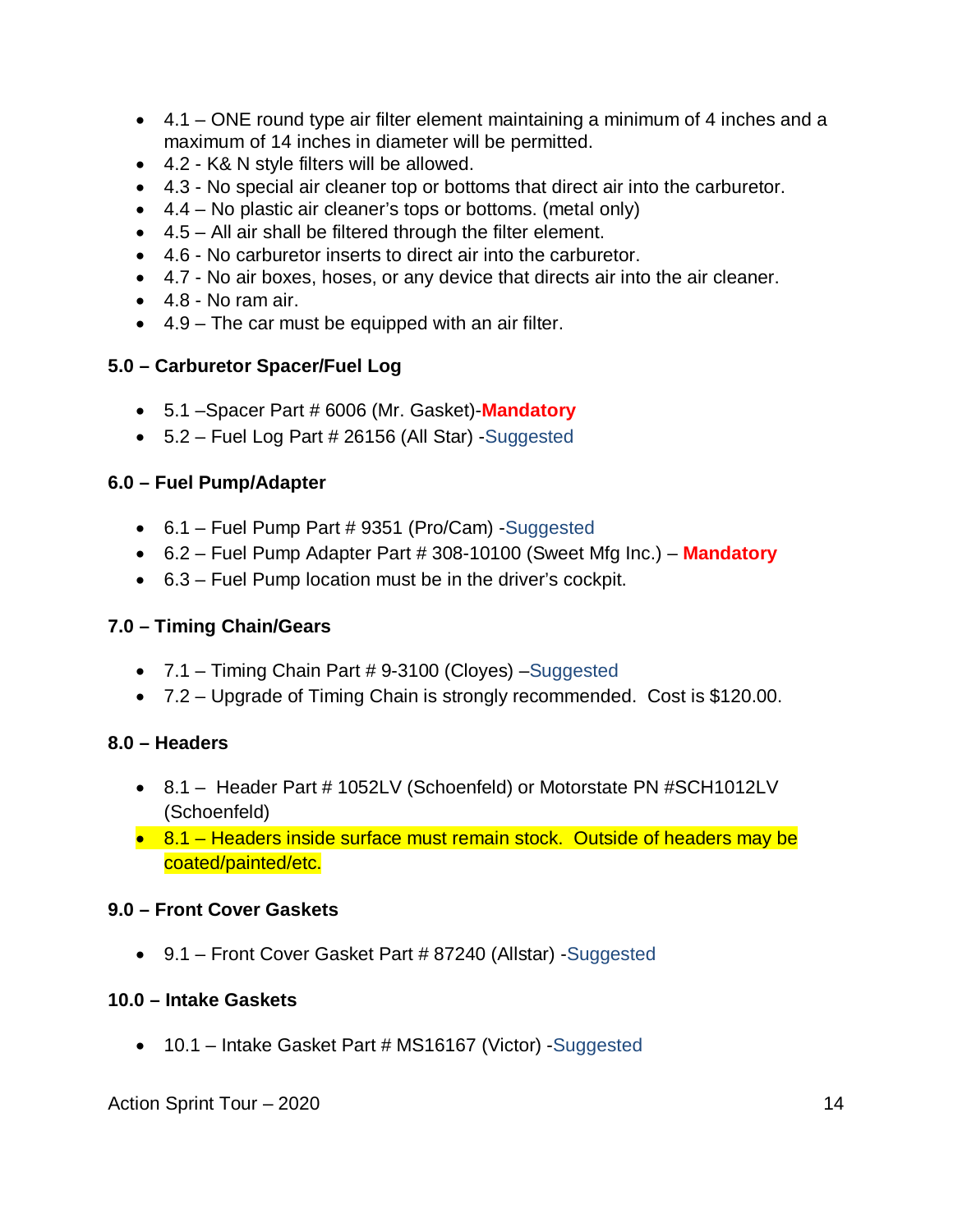#### **11.0 – Rear Cam Seal**

11.1 – Rear Cam Seal Part # 90085 (Allstar) -Suggested

#### **12.0 – Cam Spud**

 $\bullet$  12.1 – Cam Spud Part # 934-0005 (ARP) -Suggested

#### **13.0 – Rear Counter Weight**

• 13.1 – Rear Counter Weight Part # BER 372-NC-EXT (BERT) - Suggested

#### **14.0 – Yoke and Bolts**

• Yoke Part # WIN 65856 (Winters) -Suggested

#### **15.0 – U-Joint**

• 15.1 U-Joint Part # Aftermarket # 153 - Suggested

#### **16.0 – Weight**

- 16.1 Minimum **1600 lbs**. weight (with driver; no fuel added) after the race.
- $\bullet$  16.2 Zero tolerance.
- 16.3 Tubing and nerf bars must be hollow.
- 16.4 Cars not meeting minimum weight will be disqualified for that race, scored last, and start scratch in any further race that evening after meeting minimum weight.
- 16.5 No titanium parts allowed except in rear ends.
- 16.6 Any Bolted Weight must be painted white, securely mounted, and approved by tech inspectors.

#### **17.0 – Shocks**

- 17.1 Twin Tube Shocks only.
- 17.2 No Gas Shocks will be allowed.
- 17.3—Non-Cockpit Adjustable Shocks allowed.

#### **18.0 – Rear End Gear Rule**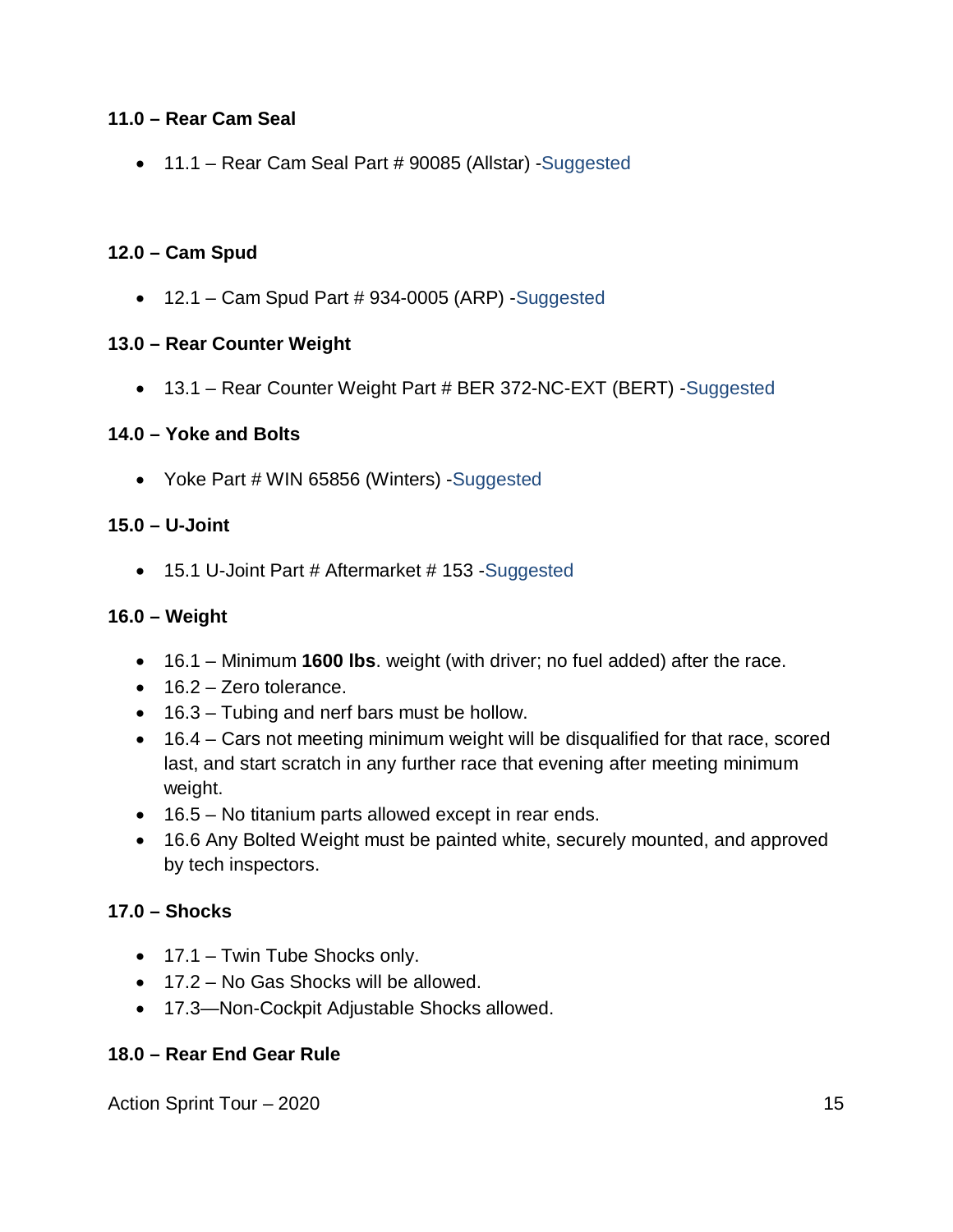- 18.1 Maximum Rear End Gear Ratio allowed at Ohsweken is 5.42.
- 18.2 For Races outside Ohsweken a Gear Ratio of 5.67 May be Used

#### **19.0 – Torsion Stop Retainers**

19.1 -Torsion stop retainers will be mandatory on all four corners. The retainer may be of the rod-type with a securing cap or insert with an expanding mandrel and/or any other approved torsion stop retainer design. Torsion stop retainers must be installed and used in accordance with the manufacturer's instructions.

The following torsion bar retainers have been approved for competition;

- a.) Moose Block 1200 Retainer Kit
- b.) All Star Performance All Star 10730 Retainer
- c.) Maring Safety Retainer
- d.) Butlerbuilt Mandrel
- e.) KKR grove and clip
- f.) Kaeding Clip
- g.) DMI T-REX (Torsion Restraint Express System)
- h.) Schroeder Part number "BARS" (for Schroeder bars with relief in ends)
- i.) Schroeder Part Number: "RWLAR" (Wedge Lock)
- The approved Torsion Arm Stop may be revised from time-to-time with additional approvals and/or other changes to the approved list.

#### **20.0 – Brakes**

• 20.1 – Steel or aluminum rotors only.

#### **21.0 – Chassis**

- $\bullet$  21.1 Any sprint chassis is allowed.
- $\bullet$  21.2 The roll cage must be of a four-post design.
- $\bullet$  21.3 No dirt champ cars.
- 21.4 No elliptical tubing used on or as part of the main frame structure.
- 21.5 No chassis/suspension cockpit-adjustable devices (excluding top wing slider) are allowed.
- 21.6 **12 Volt dry cell battery only. Must be mounted to the chassis.**

#### **22.0 – Fuel Tank**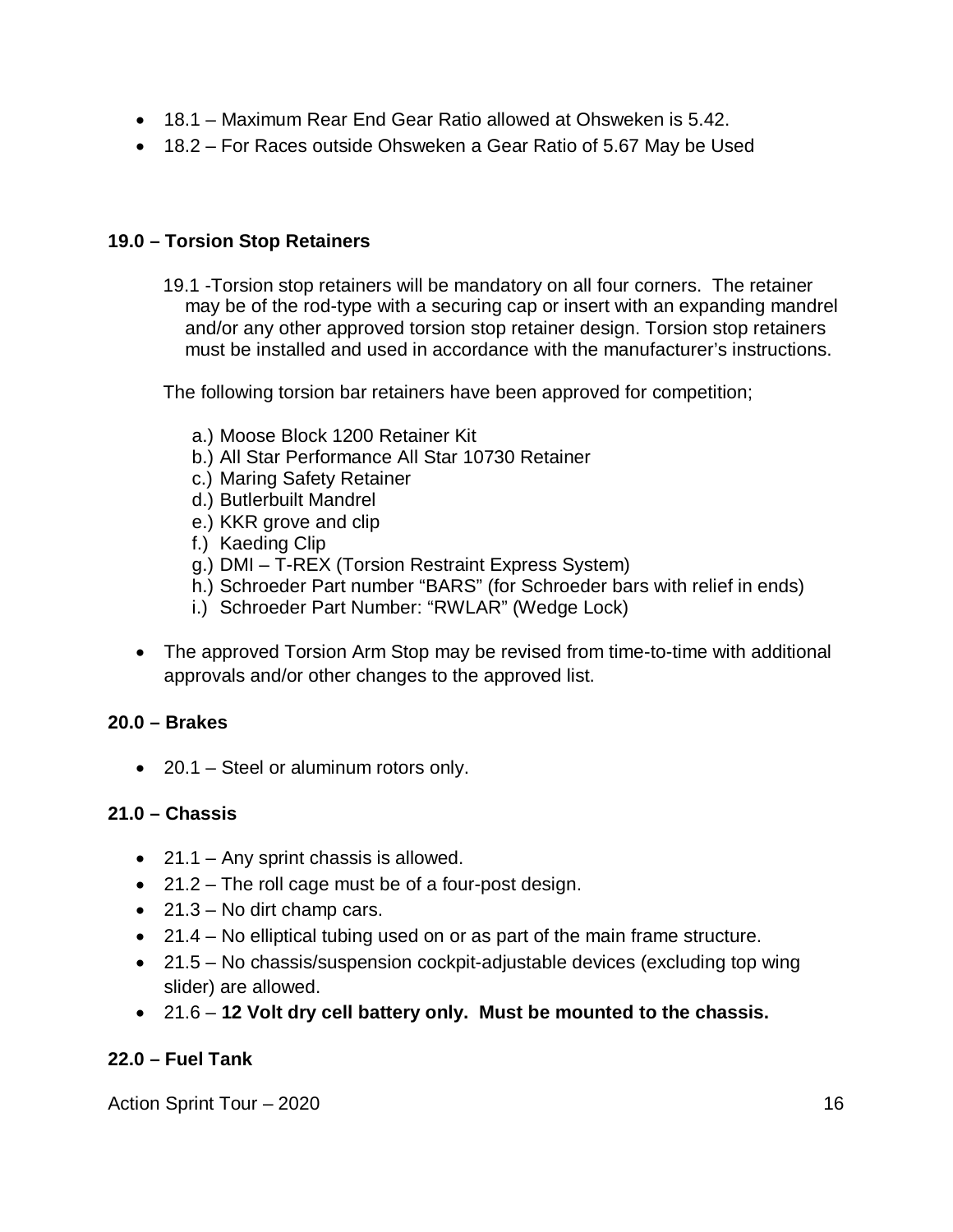- 22.1 Fuel tank must have bladder or Fuel Safe Enduro Cell
- 22.1.1 Fuel Safe Enduro Cell will not be allowed for 2021 and beyond.
- 22.2 Fuel tanks must be securely fastened.
- 22.3 Any means of mounting the tank must meet the approval of the officials.
- 22.4 –Tank size used for qualifying must remain for all events.

#### **23.0 – Wheels**

- 23.1 No dual wheels are allowed.
- 23.2 No carbon fiber wheels.
- 23.3 Maximum allowed width of 18 inches for right rear wheel.
- 23.4 Maximum allowed width of 15 inches for left rear wheel.
- 23.5 Mud covers must have a minimum of 5 steel Dzus buttons or a minimum of 3 steel bolts minimum 5/16" in diameter.
- 23.6 Mechanical Bleeders WILL be allowed.

#### **24.0 – Carbon Fiber**

24.1 – No carbon fiber parts allowed in the suspension or drive line.

#### **25.0 – Mufflers**

 25.1 – Although MUFFLERS not required, use of a *Schoenfeld Muffler PN: #112535* is recommended.

#### **26.0 – Driveline System**

- 26.1 All driveline systems must be properly installed, reinforced and/or covered. A **steel** driveline hoop or restraint is **MANDATORY**. *A Torque Tube Tether and U-Joint scatter shield is Highly Recommended*.
- 26.2 Steel DriveShaft Only

#### **27.0 – Wings:**

# **(***TOP***)**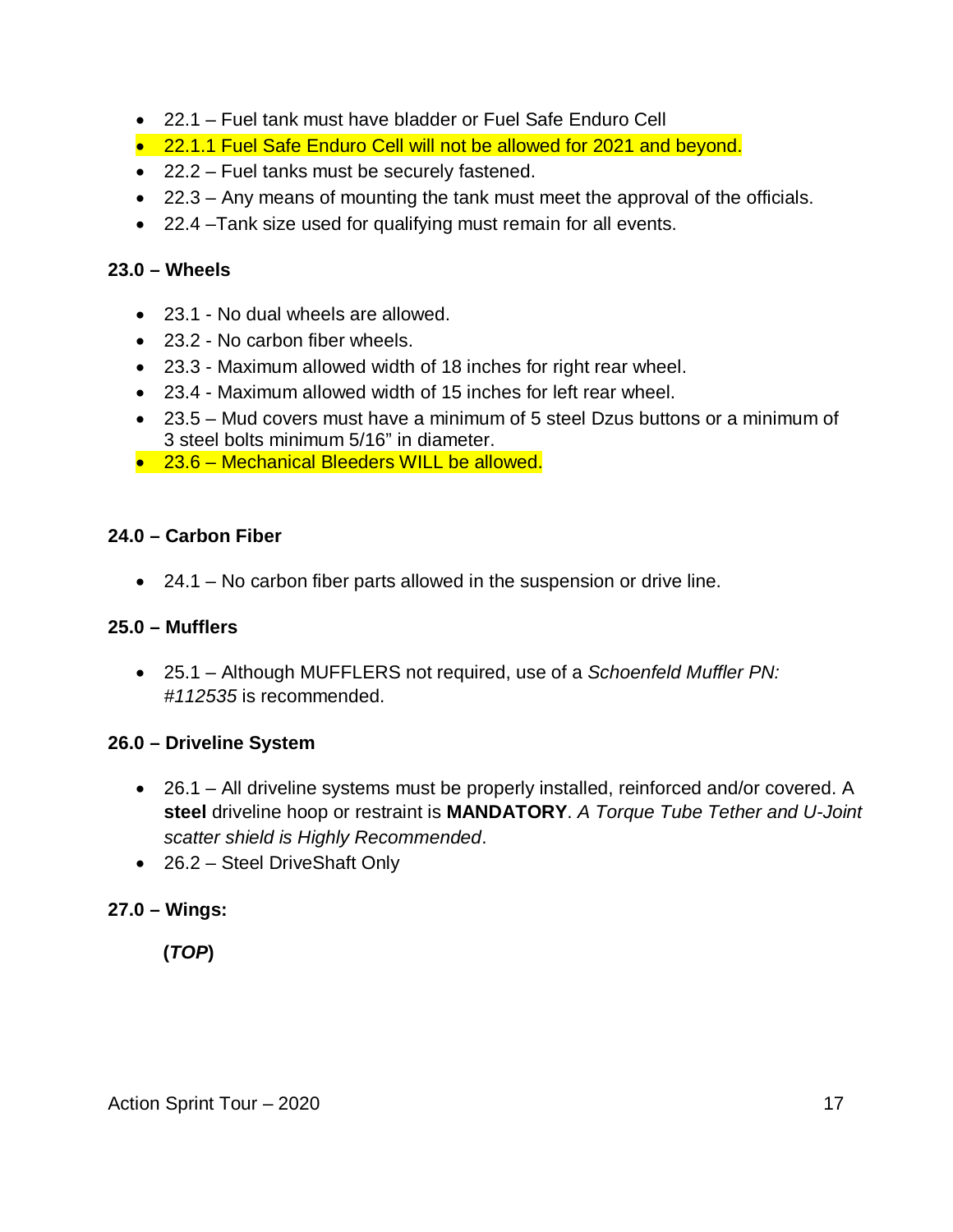

- 27.1 Maximum top wing size of 25 square feet with 30-inch side panels. Maximum center foil width 60 inches covered with aluminum. Side boards must be mounted at 90 degrees to the center foil. The deepest point allowed in the top surface of the wing will be 2-1/2 inches measured from top front of wing to the rear edge. The 12-inch section located at the rear of the Center Foil must not have the belly/curl arc out of proportion with the rest of the Center Foil. The belly/curl arc must span the entire length of the Center Foil and appear to be a gradual arc with the deepest point no further back than 48 inches from the leading edge. As measured on a 12-inch straight edge, the belly at 6 inches from the rear of the Foil may not be deeper than  $\frac{1}{2}$  inch. Top surface of the wing measuring crosswise must be flat. Center foil must be one piece. No split wings or bi-wings. No vent holes. Top wings must not extend beyond outside of rear tires. Core thickness not to exceed 9 inches.
- 27.2 Top wing sideboards maximum size, 72 inches long and 30 inches tall. Panels must be of one-piece construction. Panels must be fabricated flat so as to have no turnouts or flaps exceeding 1.25 inches including reinforcement (reinforcement not to exceed 1.25 inches).
- 27.3 NO turn-up (wicker bill) on 90 degree angle allowed at rear of center foil on dished wings. Flat top wings may utilize a 1" turn-up (wicker bill) on 90 degree angle at the back edge of the top wing.
- 27.4 Two stationary rudders will be allowed to run under the entire length of the underneath portion of the top wing. Nowhere shall the rudder exceed 3 inches in height.
- 27.5 No car will be allowed to compete without a top wing. **(***FRONT***)**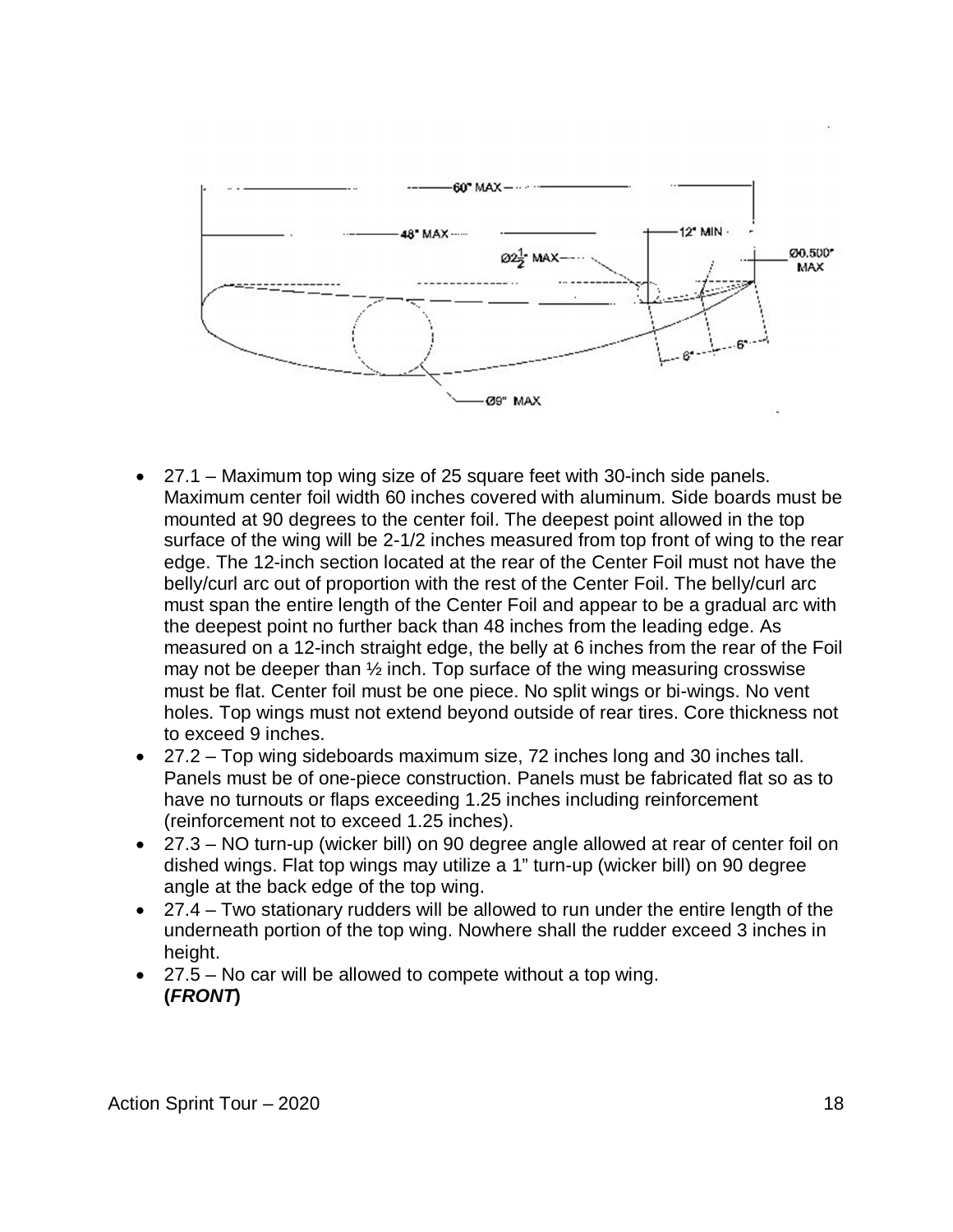

- 27.6 Maximum front wing size to be 6 square feet total with a maximum width of 36 inches and 12-inch side panels. The belly/curl arc must span the entire length of the front foil and appear to be a gradual arc with the deepest point, no further back than 12 inches from the leading edge. The belly/curl arc must start at the front foil's leading edge and shall not exceed a depth of 2 inches. The 5" section located at the rear of the front foil must not have a bell/curl arc that is out of proportion with the rest of the front foil. As measured on a 5-inch straight edge, the belly at 2  $\frac{1}{2}$  inches from the rear of the foil may not be deeper than 3/8 inch. (This 3/8 inch measurement ensures that the belly/curl arc is gradual). Top surface from side to side must remain flat. Core thickness not to exceed 3.5 inches.
- 27.7 Front wing side boards maximum size, 12 inches tall and 26 inches long with no more than one inch overhang from the center foil front edge to the side board front edge.
- 27.8 The Front Wing must not extend beyond outside of front tires.
- 27.9 Sideboards may have front, back, top, and bottom turnouts of no more than 1 inch.
- 27.10 One-inch maximum turn-up (wicker bill) allowed on any front wing.
- 27.11 No rudders on Front Wings.
- 27.12 No moving parts allowed on or in foil structure.
- 27.13 Front Wing may not be cockpit or driver adjustable while the car is stationary or in motion.
- 27.14- **Cars must place track issued contingency decals in the way that Series lays out. Map to follow.**
- 27.15 Wings must be fabricated of metal alloys only. NO fiberglass, carbon fiber, or other similar material may be used.
- 27.16 No body pieces to extend beyond or underneath front torsion tube except hood. No wedges or foils underneath race car. No pieces may be added to the frame so as to resemble, imitate or be specifically designed to deflect, trap or form a wind break of any nature, except those used to cool/protect the motor & braking system.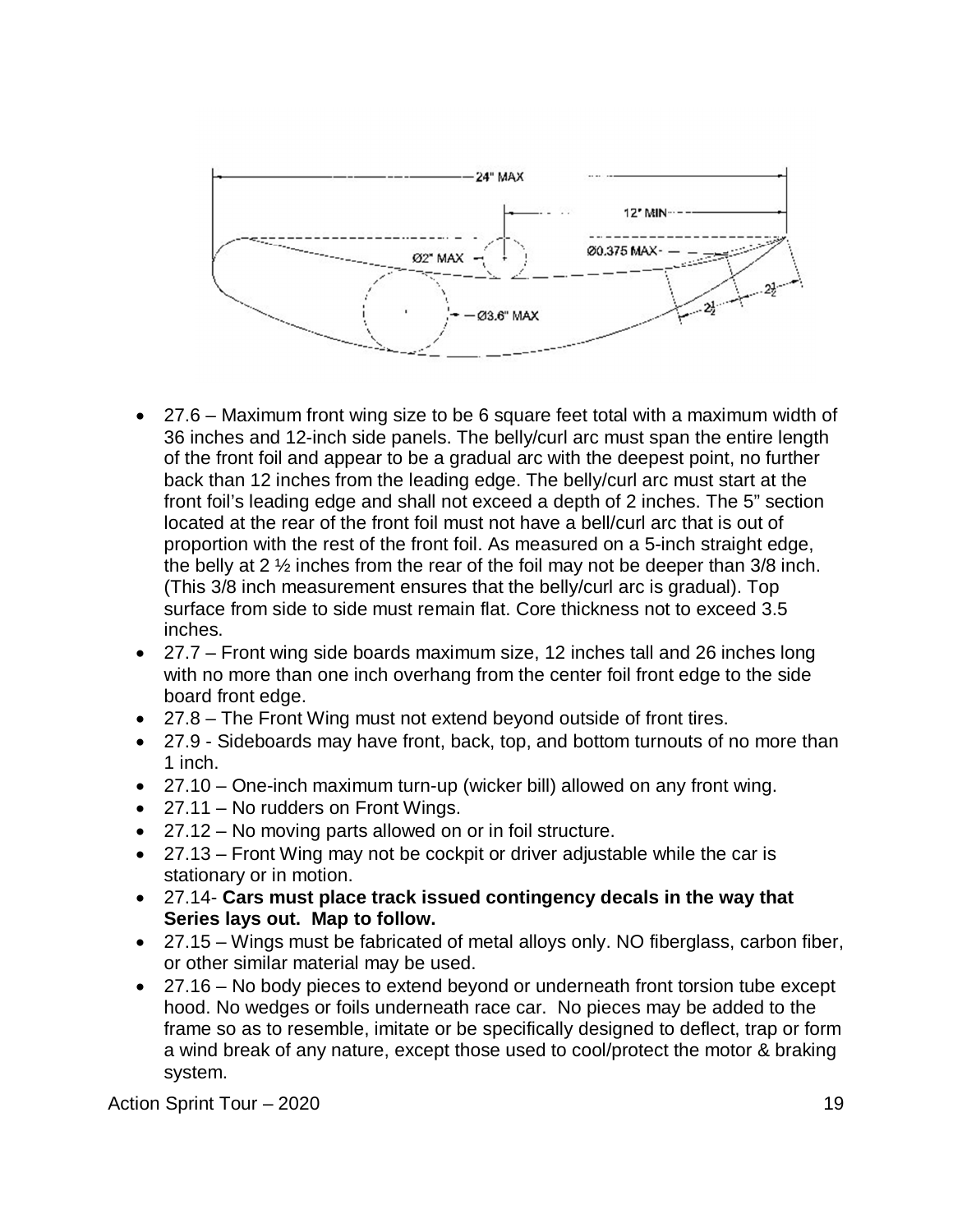- 27.17 Sunshields cannot restrict vision.
- 27.18 Cockpit adjustable front-to-rear (hydraulic) sliders are allowed on Top Wing.
- 27.19 No vent holes or louvers are allowed on any wing (or sideboard) surface.
- 27.20 *Wing sideboards must be mounted at 90 degrees to the center foil*.

### **28.0 – Front (Wing; Axle; Bumper) Locations**

- 28.1 Leading edge of Front Wing, Front Axle, and Front Bumper in relationship to location of from Torsion Tubes must be maintained.
- 28.2 The leading edge of the front wing cannot be further than 20 inches forward of the leading edge of the front axle.
- 28.3 The distance from the leading edge of the front bumper to the leading edge of the front torsion tube is a maximum of 8".
- 28.4 The maximum distance from the leading edge of the front bumper to the leading edge of the front axle is 23 1/2 inches.
- 28.5 The Front Wing leading edge must remain at least 1 inch behind the front edge of the front bumper.

#### **29.0 – Bumpers**

- 29.1 All rear bumpers must be steel.
- 29.2 Diameter must be a minimum of one inch. Minimum .065 thickness, and must be bolted in place (no pins, cotter keys, or pop rivets).
- 29.3 Maximum distance from the leading edge of the front bumper to the leading edge of the front torsion tube is a maximum of 8".
- 29.4 The maximum distance from the leading edge of the front bumper to the leading edge of the front axle is 23-1/2".

#### **30.0 – Front axle**

 $\bullet$  30.1 – Steel only. Minimum sizes: 2 inches by .156, 2-1/4 inches by .120, 2-3/8 inches by .095.

#### **31.0 – Nerf bars**

 31.1 - Steel only. Nerf bars must be bolted in place (no pins, cotter keys, or pop rivets).

#### **32.0 – Protective rock screen**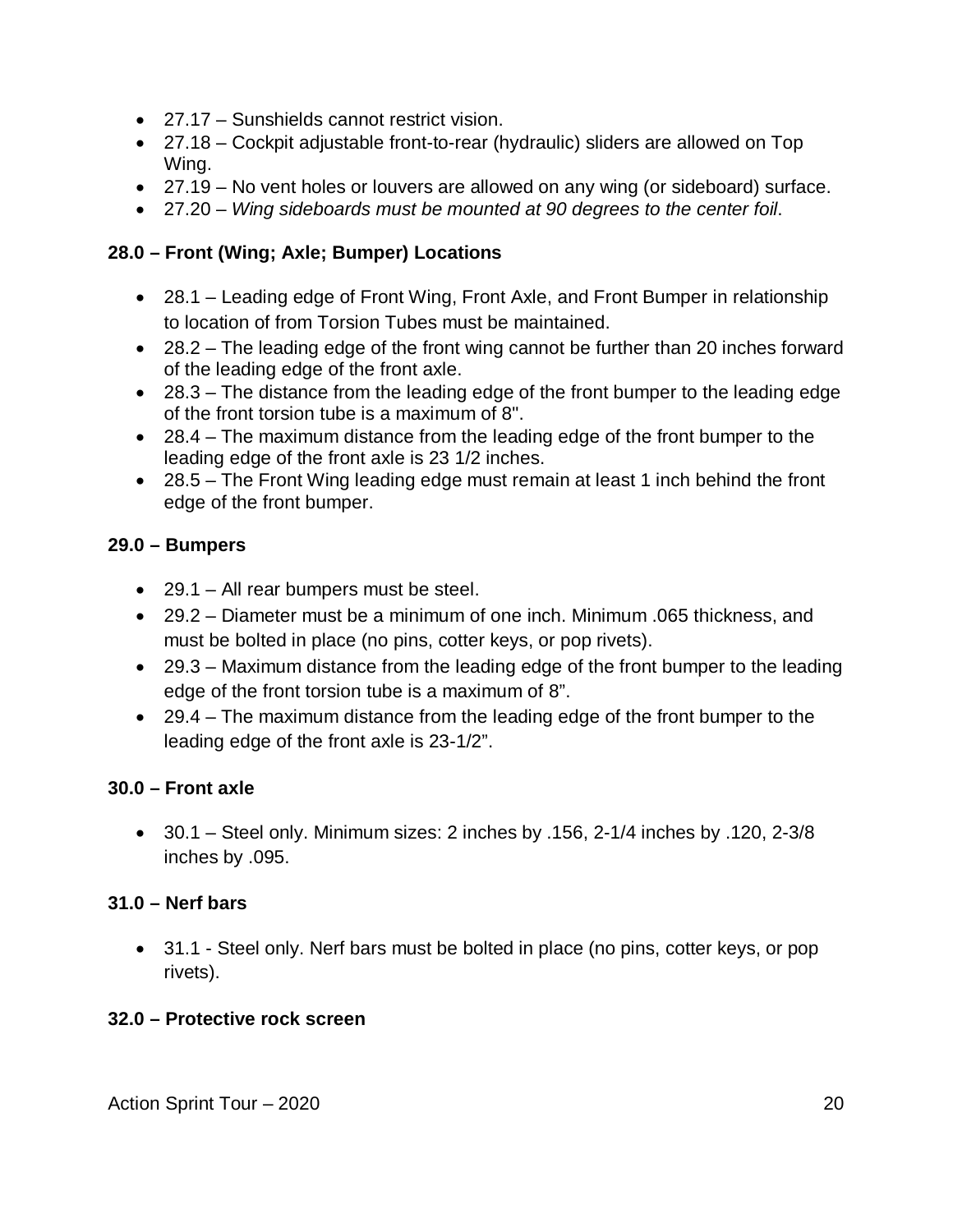32.1 - A protective rock screen must be installed in front of the driver with no larger than 2" x 2" square openings.

#### **33.0 – Floor pan**

33.1 - Steel or aluminum only.

#### **34.0 – Tires**

- 34.1 -20.1 –Right Rear Hoosier 38230HTC 105/18 –HTC plated Left Rear tires 31169 92/15-RD12, 31189 94/15-RD12, 31209 96/15-RD12 Front Tires 31131 D12 85/80 must be used for all Ohsweken sanctioned sprint events.
- 34.3 Left Front is the only tire you can run flat.
- 34.4 Use of tire softner prohibited.

#### **35.0 – Fuel**

- 35.1 Methanol or ethanol fuel only.
- 35.2 –Top lube or fuel-coloring agents are discouraged but the only additives allowed; performance-enhancing fuel additives are not allowed.
- 35.3 Suspected fuel will be tested at the team's expense and moneys will be withheld until results are returned to Ohsweken Speedway.
- 35.4 If fuel found to contain performance-enhancing additives, disqualification will result in forfeiture of all monies won.

#### **36.0 – Numbers**

- 36.1 Numbers must be visible and neat in appearance.
- 36.2 Numbers must be on both the left and right side of the tail, as well as the side panels and center foil of the top wing.
- 36.3 Numbers must be at least 16 inches high, and letters at least 12 inches high, on the top wing.
- 36.4 In the event of duplicate numbers, teams may be asked to temporarily add a unique letter to their number in all locations on the car.

#### **37.0 – Car's equipment**

 37.1 – Use a securely fastened steering wheel with a quick disconnect and removable steering wheel.

Action Sprint Tour – 2020 21 37.2 – A tether is MANDATORY on the drag-link, attached to the frame.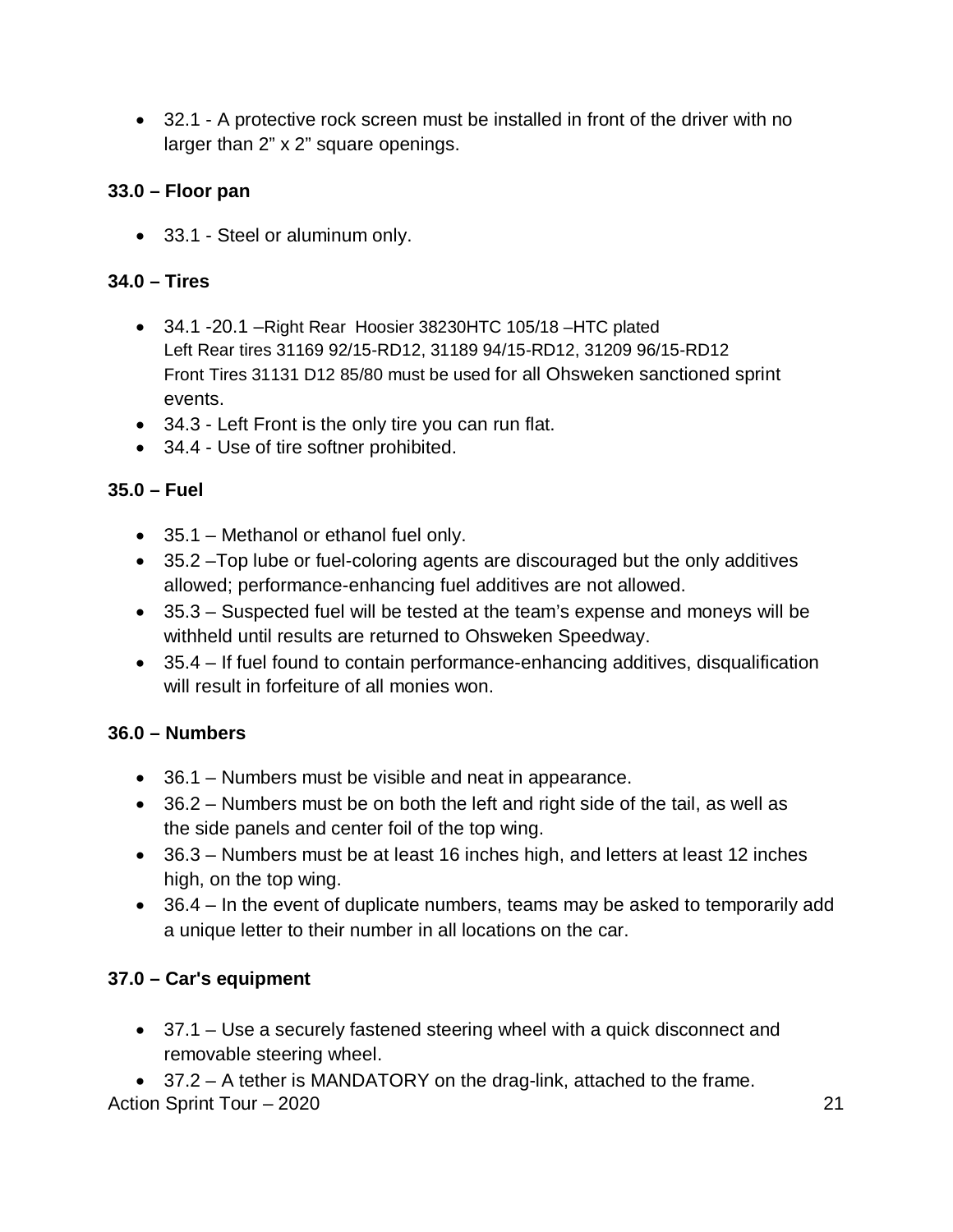- 37.3 Steel drag links, tie rods, and Heim Ends on steering are mandatory.
- 37.4 No aluminum roll cages, front axles, frames, rear bumpers or nerf bars.
- 37.5 All roll cages must be higher than the driver's helmet.
- 37.6 Opening on left-hand side of cockpit must be a minimum of 14 inches.
- 37.7 Opening on right-hand side of cockpit must be a minimum of 12 inches.
- 37.8 Side body panel designs and/or concave surfaces that, in the sole discretion of Action Sprint Tour Officials, are intended to trap, alter and/or direct airflow for the purpose of gaining an aerodynamic performance advantage will not be permitted.
- 37.9 No body pieces are to extend beyond or underneath the race car. A minimum wheel base of 83 inches or a maximum wheel base of 90 inches is allowed.
- 37.10 No pop rivets or cotter keys to be used to fasten wings, bumpers or nerf bars to race car.
- 37.11 No drilled or hollowed bolts in the car's steering components.
- 37.12 The sprint car cannot be raced without a hood.
- 37.13 If a rear bumper is lost during a race, the car may continue until the car is stopped.
- 37.14 All cars Components must be compatible for competition in the 360 Sprint class. No unique Crate Sprint only components.
- $\bullet$
- $\circ$  37.13.1 If a red flag situation occurs, the rear bumper must be replaced in the allotted time before it can be restarted.
- 37.14 Metal fasteners are strongly suggested.
- 37.15 A right-hand side head restraint system is recommended; it is also recommended for the left-hand side. In some cases, head nets may not be required if the seat restraint system is approved by track officials.
- 37.16 Knee pads or other devices to keep the knees from banging around on objects and causing injuries are encouraged.
- 37.17 Shoulder/helmet restraints are also encouraged.
- 37.18 Carbon Fibre Body Panels are NOT allowed.

#### **38.0 – Roll Bars and Padding:**

- 38.1 Roll cage MUST have protective padding.
- 38.2 Roll bar padding MUST cover the upper part of the roll cage on both sides, and behind the drivers head.
- 38.3 Roll bar padding must also be placed on any bars near the driver's head.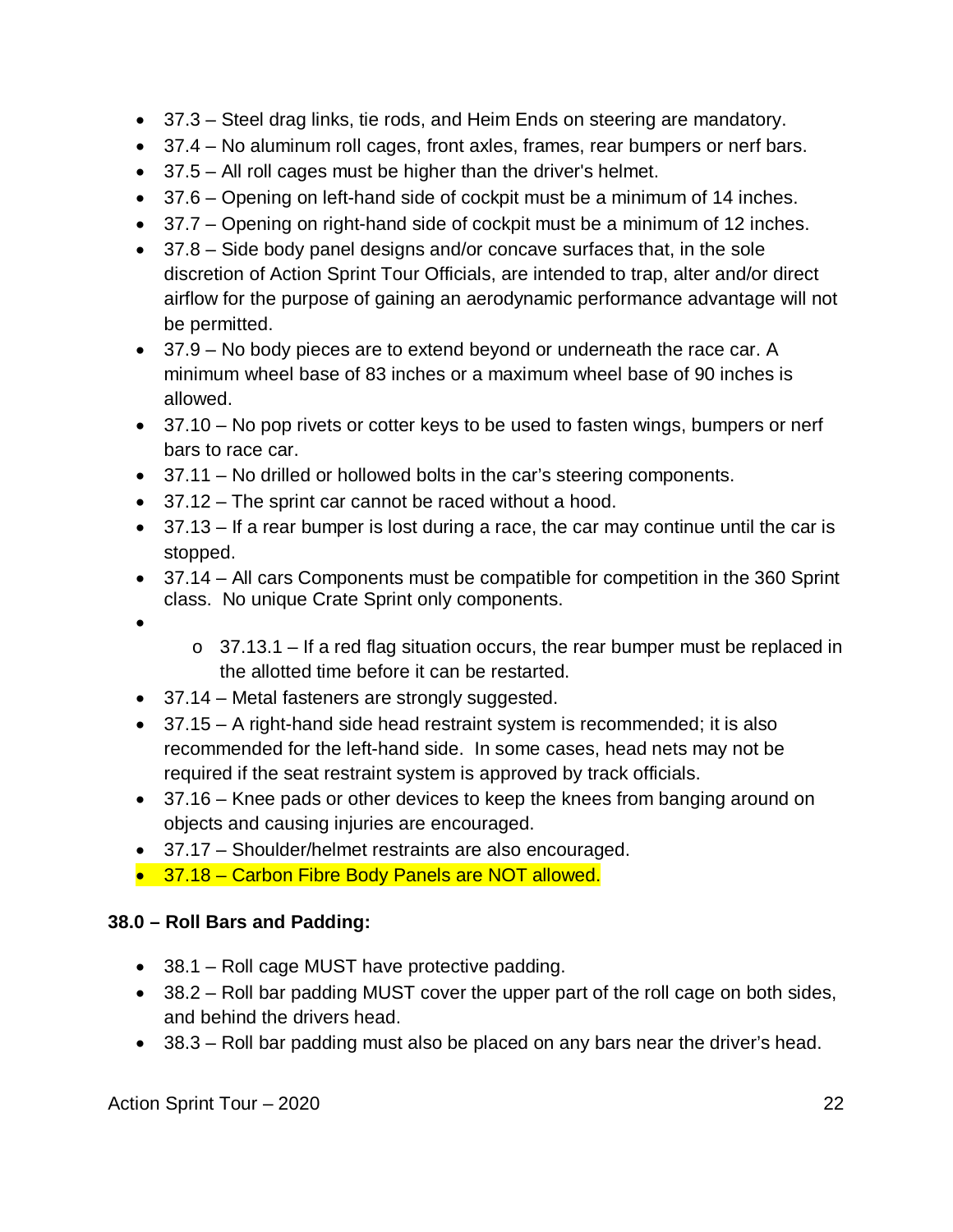- 38.4 A type of Styrofoam or fiberglass insulation of one-inch thick with an upholstery-type covering is suggested.
- 38.5 If arm-a-fax or foam rubber is used, it should be considerably thicker.
- 38.6 Safety/ Support bars are mandatory in 2020. All cars must have them.

#### **See Drawing below:**

#### Support Bar



#### **39.0 – Driver seat:**

- 39.1 Driver's seat is required and must be securely fastened with a minimum of four bolts.
- 39.2 A high back style seat is mandatory.
- 39.3 A padded head rest is recommended.
- 39.4 A fuel/fume deflector is recommended.
- 39.5 Fuel/fume deflector should be wider than driver's seat and extend from floor pan underneath seat to turn-up behind seat.
- 39.6 Safety harness and lap belts MUST be routed through the belt holes in the side and back of seat.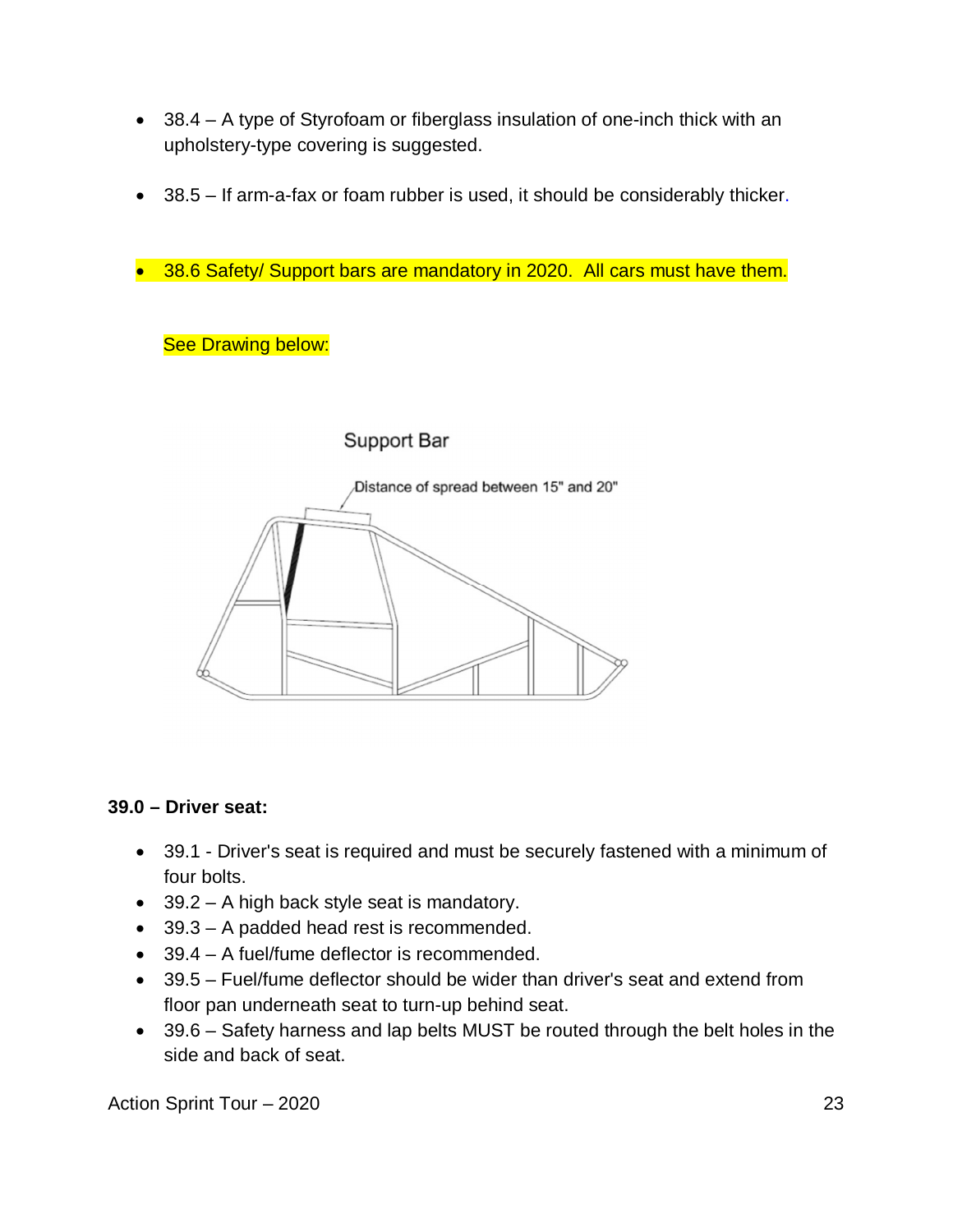#### **40.0 – Seatbelts**

- 40.1 Seatbelts should have the five- or six-point configuration of attachment to the frame or roll cage.
- 40.2 The shoulder belts should be attached behind the seat to the frame or roll cage parallel or higher than the driver's shoulders.
- 40.3 Belts must be no more than three years old.

#### **41.0 – Driver's equipment**

- 41.1 Drivers are required to wear a proper fitting, SA 2015 or newer SNELL approved full face Helmet.
- 41.2 A Flame Retardant drivers suit, Gloves, socks, underwear (unless 3 layer suit is utilized), and shoes are required.
- 41.3 A head sock is also suggested. Helmets; Driver Suits; fastened seat belts, shoulder harness, anti-sub strap, and arm restraints are to be used anytime the car is started.
- 41.4 A head and neck support or restraint system is mandatory. *(*Use of HANS Device is highly recommended).
- 41.5 Safety belts and arm restraints must be no more than three years old and contain unaltered SFI safety labels. Arm restraints built into drivers suit must be in good repair and subject to approval of technical director.

#### **42.0 – Cockpit adjustments**

- 42.1 Other than wing sliders, NO cockpit adjustable devices are allowed.
- 42.2 This includes, but is not limited to brake bias, shocks, suspension, and fuel.
- $\bullet$  42.3 No Wiring will be allowed inside the cockpit.
- 42.4 All wiring to instruments must protrude from the engine compartment through the firewall and directly into the instrument.

#### **43.0 – In-Car Communication**

- $\bullet$  43.1 No two way radios are allowed.
- 43.2 RACECEIVER One way radios (ch; 454.000) are mandatory.
- 43.2 No Mobile Devices allowed in cars during competition.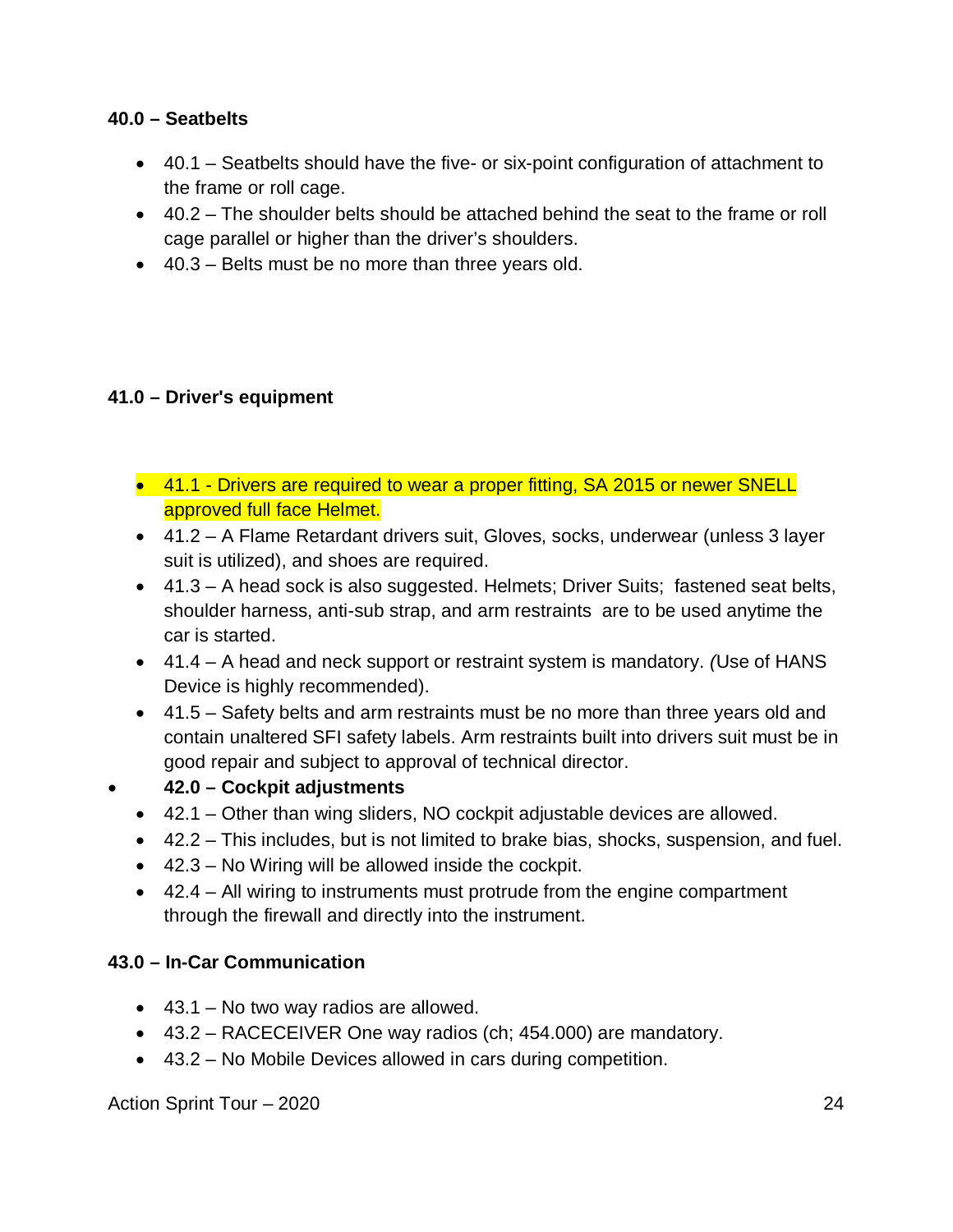#### **44.0 – Technical Inspection**

- 44.1 Post Race Technical Inspection carried out within the confines of the Tech Barn will be completed under the following guideline:
	- o Cars to be inspected must proceed immediately to the Tech Inspection area after exiting the race track.
	- o No team members are allowed to touch or remove any part of the race car without receiving prior approval of the Head Tech Official; (remember the area between the tech barn and the turn two exit is restricted)
	- o Cars (with Driver) must enter the tech area as instructed by inspectors. Drivers must be move their race car onto scales or be assisted by track officials only if needed;
	- o Access in the tech barn will be restricted to the car driver and two crew members. Each will be issued an inspection area pass (maximum 3 per car) that must be worn at all times while inspection is taking place and surrendered to the head tech inspector when inspection is complete;
	- o The team is responsible for preparing only the area(s) of the race car for inspection as requested by the HEAD TECH OFFICIAL in a timely manner.
- 44.2 Any participant (team) who refuses to allow tech officials to inspect their car at any time or follow inspection directions and procedures will be subject to the following:
	- o Immediate disqualification from the event.
	- o Loss of points and prize money for that event.
	- o Credited with a feature win for handicapping purposes (*if applicable*).
- 44.3 Participants found to be illegal and disqualified during technical inspection shall be subject to the following:
	- o Disqualification from the event.
	- o Loss of points and prize money for that event.
- 44.4 A second infraction for deemed illegal or technical issues will result in the following:
	- o Disqualification from the event.
	- o Loss of points and prize money for that event.
	- o TOTAL LOSS of ALL ACCUMULATED POINTS to DATE. (*Attendance record will not be affected for year-end perfect attendance award*)
- 44.5 All new cars must arrive at the track one hour prior to start time and report to the tech inspector.
- 44.6 If car does not meet our rules it will not be able to compete. *No exceptions*.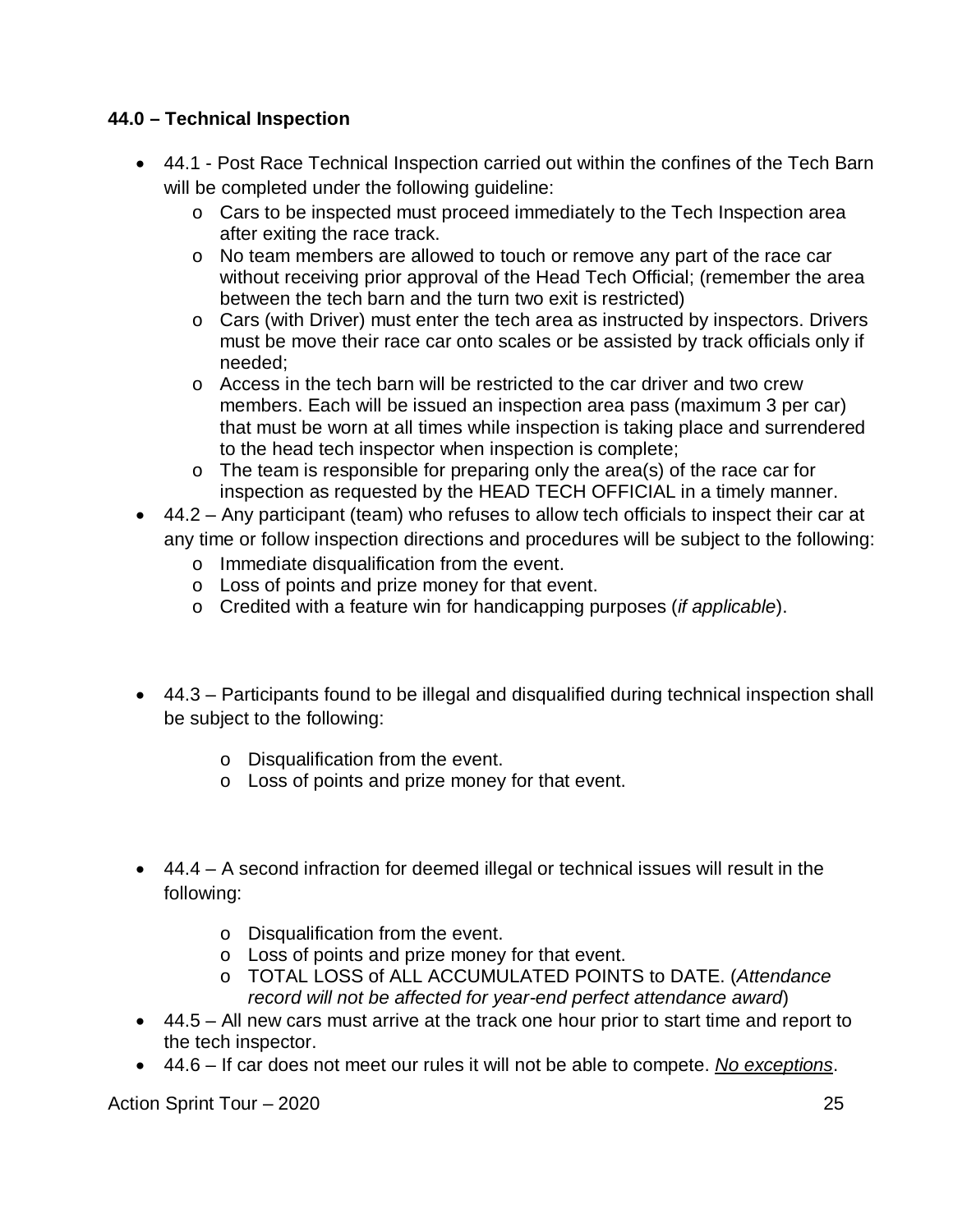- 44.7 All cars are subject to inspection by Action Sprint Tourofficials at any time and in any manner determined by track officials. All decisions regarding the timing and manner of the inspections, as well as which cars will be inspected, are final.
- 44.8 Action Sprint Tour reserves the right to confiscate any illegal components at any time as deemed necessary.
- 44.9 Action Sprint Tour reserves the right to impound any car for any reason at any time.

#### **45.0 – Technology**

- 45.1 No traction control devices of any kind allowed.
- 45.2 This includes mechanical and electronic traction control devices.
- 45.3 No wheel speed sensors permitted.
- 45.4 No microprocessor-operated or -controlled parts (such as fuel injections, fuel systems, etc.).
- 45.5 Cars may be asked to disconnect tachometers at discretion of the technical committee.
- 45.6 No electronic tire bleeders allowed.

#### **46.0 – Engine Repairs**

- 46.1 If any engine repairs are needed, all work must be authorized by Action Sprint Tour Appointed tech director. A proper request must be submitted and approved prior to any commencement of work.
- 46.2 All replacement heads must be purchased through the speedway and Strickland GMC.
- 46.3 All existing seals will be removed and a new set will be installed to reflect the repair work and have associated documentation.
- 46.4 Head replacement work must be witnessed by a tech official whenever possible.

If any you have questions please contact Clinton Geoffrey, Action Sprint Tour Director [clintongeoffrey@gmail.com](mailto:clintongeoffrey@gmail.com)